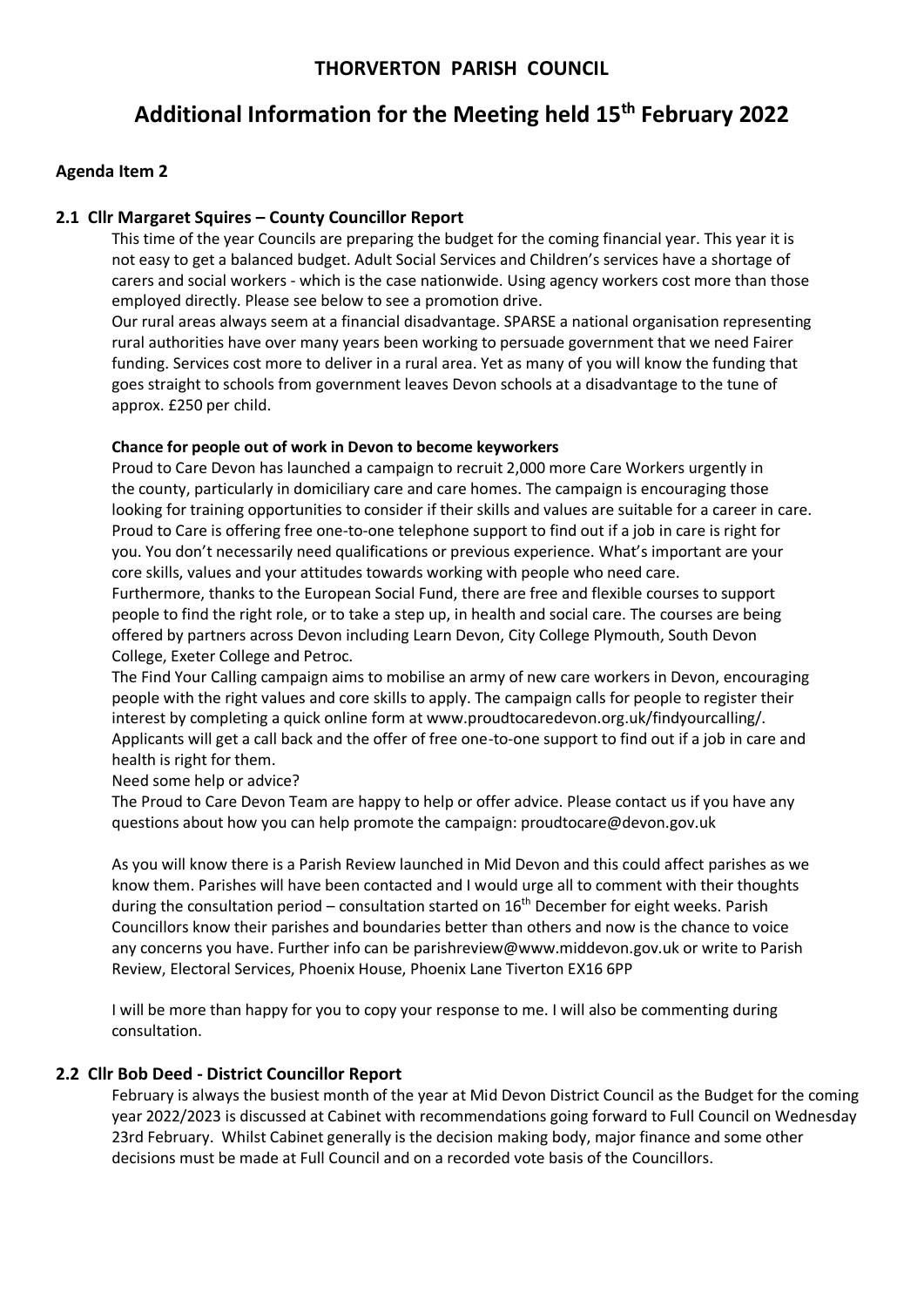At Cabinet, on 1st February, which was just under three hours in length, we considered and approved papers on:-

Budget Options for Climate Investment; Bereavement Services Fees and Charges; Waste and Recycling Options; Litter Strategy; The Tenant Involvement and Empowerment Standard Policy; and Cullompton Town Centre Relief Road Project.

Also we received a verbal update from the Cabinet member for Continuous Improvement and from the S151 Officer on Financial Monitoring plus we noted reports on Performance and Risk and 3 Rivers Development Limited.

Additionally, Cabinet considered other papers and recommended the following papers to Full Council for approval:-

National Non Domestic Rates; Capital Strategy; Treasury Management Strategy 2022/2023; Capital Programme; Budget; Policy Framework; Pay Policy; and Establishment

In terms of direct involvement with Members of the Public, the portion of the Council Tax increase to be applied to Band D properties is £5.00 representing a rise in MDDC Council Tax demand for 2022/2023. The portion of the Council Tax payment taken from householders for MDDC is around 10%-11% of the total. The remainder goes to Devon County Council, the Devon and Cornwall Constabulary, Devon and Somerset Fire Service and your Parish precept."

In addition Cllr Crang asked about the Parish Review and Cllr Deed referred us to the Mid Devon District Council webpages - [https://www.middevon.gov.uk/your-council/consultation-involvement/current](https://www.middevon.gov.uk/your-council/consultation-involvement/current-consultations/parish-review-2021-2022/)[consultations/parish-review-2021-2022/](https://www.middevon.gov.uk/your-council/consultation-involvement/current-consultations/parish-review-2021-2022/) which gives all the details.

# **2.3 Police statistics**

Latest figures (December 2021) – Two under 'other theft' in Silver street and Watery Lane. Two under 'Violence and Sexual offence' at Watery Lane.

# **Agenda Item 7 Traffic Issues**

## **7.1 Speedwatch**

Email from Cllr Hodge - We had our first speedwatch under the new operational rules. We ran a 45min session on 10 Jan 2022 and had about 35 vehicles pass through into the village and all bar 3 were under the limit . Their numbers were recorded and sent forward.

Information from Group Co-ordinator – Statistics to date:- Date Site Total vehicles Speeders Speeders at40+ Max Speed passing in 1 hour at 35 to 39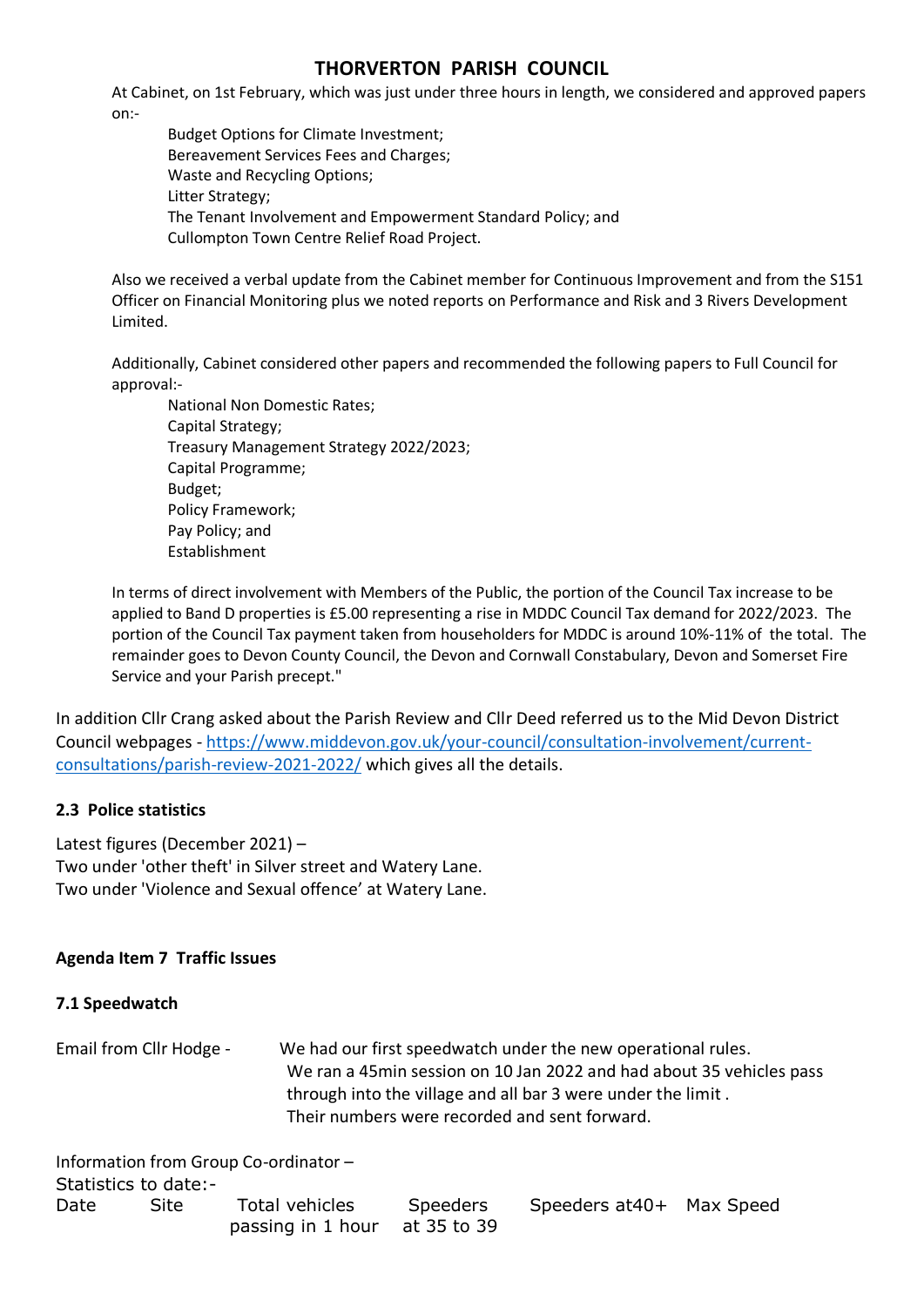| 10/1/22 KT12B |       | 36 |  | 40 |
|---------------|-------|----|--|----|
| 19/1/22 KT17  |       |    |  | 40 |
| 27/1/22 KT12B |       |    |  | 42 |
| 4/2/22        | KT12B | 93 |  | 42 |

Sites

KT12B Silver St near Court Barton Close - traffic approaching from East (Ruffwell Inn) KT17 Thorverton Cricket Club car park - traffic approaching from East (Ruffwell Inn)

# **7.2 20 is plenty**

Offer from Seddons for free signs –

Email  $1^{st}$  Feb 2022 –

We have recently worked with Bradninch Town Council to create some '20 is plenty' boards to erect on the main roads in the Town.

The boards have been erected in gardens of residents that are keen to promote a lower speed limit, and I understand they have had a positive impact so far.

We would love to offer you the same opportunity, and would produce the boards for free – all you need to do is tell us how many you need!

I would be grateful if you could let me know as soon as possible the number of boards you require.

I look forward to hearing from you.



## Email from 20splenty.org

Dear Clerk/Parish Council and supporters,

You are probably aware of the nationwide campaign "20's Plenty for Us", promoting a speed limit of 20mph to be normal on residential streets and in town and village centres. Across the UK there are now over 500 local groups campaigning to make cities, towns and villages better places to be.

We are now trying to develop a campaign across the whole of our county, "20's Plenty for Devon", as we believe that the vast majority of residents in our towns and villages are concerned about traffic travelling at speed in residential areas and on narrow, winding country lanes where people also live, work and play. It has been conclusively shown that more people walk and cycle, and use public transport, on roads where traffic is moving at lower and safer speeds.

We are encouraging town and parish councils to pass a resolution to petition Devon County Council (DCC) to implement 20mph speed limits in their residential communities and to join our county-wide campaign – the more of us who petition DCC the more they will have to respond, making it both cheaper and easier for the county council to implement.

We attach a copy of the resolution passed by Exminster Parish Council as an example and which you may find useful when preparing your own resolution. We also encourage you to dial in to the next 20's Plenty Zoom meeting at 1900 on 15th February, the pre-registration for which is at

https://us02web.zoom.us/j/89421031505?pwd=SWU0czBwR3VGZUNBOWJQdlFkT3VJQT09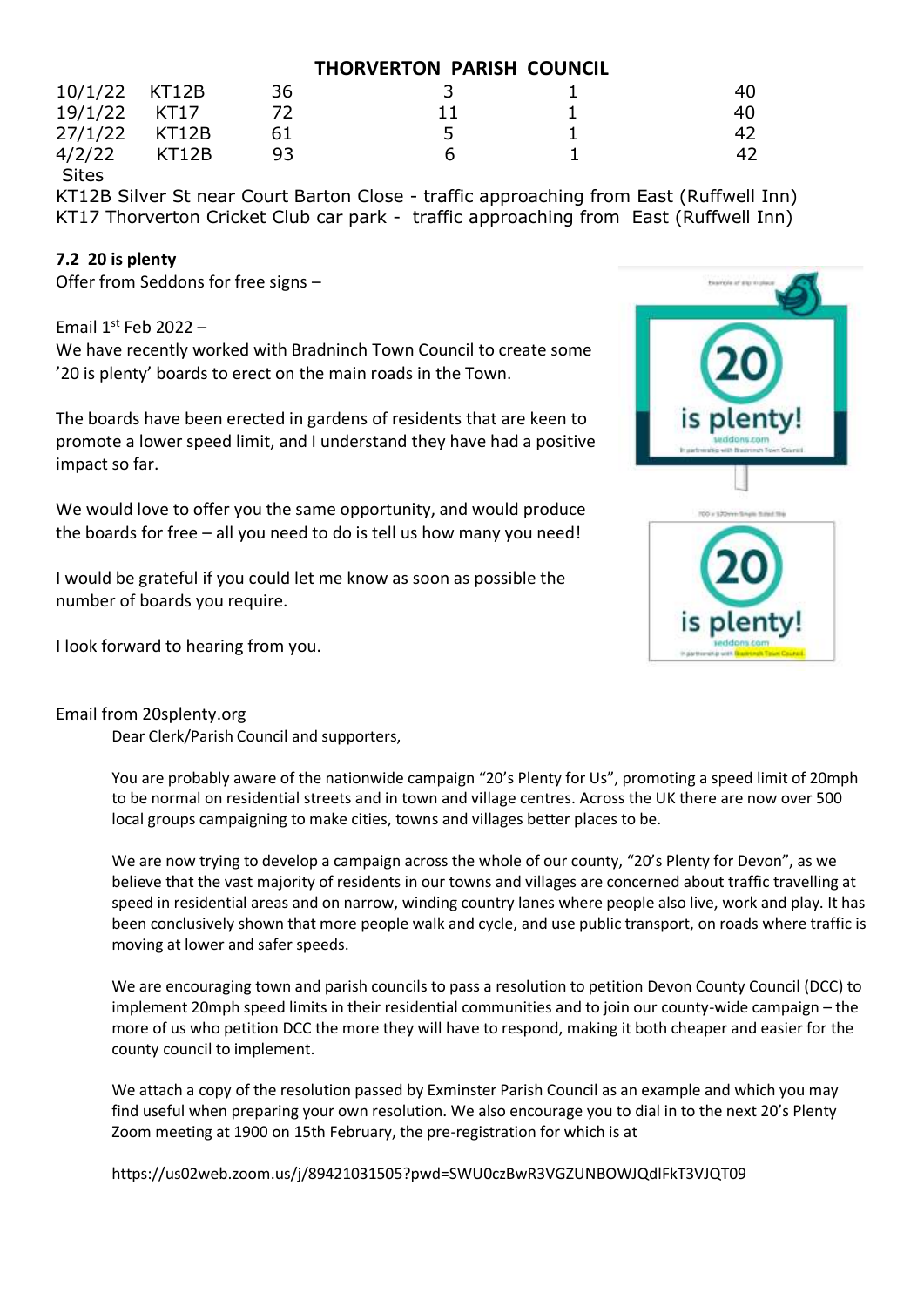We urge you to consider passing a resolution – local people know and understand how higher vehicle speeds blight communities and inhibit their ability to walk and cycle, and they know that lower vehicle speeds save lives and reduce pollution.

Great thanks to Brian Wood who has created a Facebook page https://www.facebook.com/groups/678664559979607

If you need any further information, or if there is anything else we can help you with, please do not hesitate to contact us:

Best wishes. Charles Nuttall Robin Campbell Brian Rowe

## **Exminster Parish Council resolution**

RESOLUTION BY EPC TO DCC TO NORMALISE THE 20MPH LIMIT THROUGHOUT THE VILLAGE The Exminster community has clearly expressed in the past, and continues to express, its concerns about the impacts of speeding traffic on the residents of the village, particularly on vulnerable road-user activity (by children, the elderly, cyclists, mobility scooter users, parents with prams/buggies/etc, horse riders, and so on).

Exminster, particularly along Main Road through the centre of the village, is characterized by stretches of only single pavements on one side of the road. These often alternate at close intervals obliging pedestrians to cross the road to the pavement on the other side and there are no pedestrian crossings of any kind to enable them to do this safely. Exminster also has many stretches of lane, such as Days Pottles Lane, where there is no pavement at all where vehicles travelling at 30mph or more pose real dangers to pedestrians, cyclists, those on horseback or on mobility scooters.

The Royal Society for the Prevention of Accidents (RoSPA) states: A large number of evaluation studies have demonstrated a link between the introduction of 20mph zones and a subsequent reduction in casualties. The size of the reductions and the consistency of results over a wide number of areas are further evidence for this link… As well as road safety benefits, it is important to highlight the contribution that 20mph zones can have in encouraging more physical activity such as walking and cycling, by contributing towards a safer environment.

Exminster Parish Council has adopted an environmental policy and is implementing a number of measures to help mitigate the effects of climate change and support opportunities for improved health and wellbeing. A 20mph limit would be consistent with, and would underpin, these measures through, for example, significantly reduced vehicle carbon emissions throughout the village.

Exminster Parish Council does not believe there is any advantage to be gained from yet another trial in a town (Newton Abbot) whose characteristics bear little relation to those in Exminster. As stated above, there is already a substantial body of evidence in the public domain which demonstrates that the listed advantages are real.

Many residential areas in the vicinity of Exminster, such as Alphington, Exwick, Kenn, Starcross, etc, have extensive areas covered by 20 mph zones/limits, in many cases with no substantive traffic calming measures having been introduced. RoSPA states: 20mph limits without traffic calming also reduce traffic speed… Their lower cost means that wider areas can be covered. Therefore, in order to:

Increase child and adult activity levels

Promote healthy active travel options (walking and cycling)

Address climate change challenges and opportunities

Reduce accidents and casualties

Reduce inequalities

Lower vehicle emissions

Reduce congestion

Meet the wishes and expectations of the majority of residents

Exminster Parish Council resolves to request Devon County Council to normalize a 20mph limit/ zone throughout all residential roads and areas in the village of Exminster with the utmost haste – the Council cannot understand why any public authority would stand in the way of practical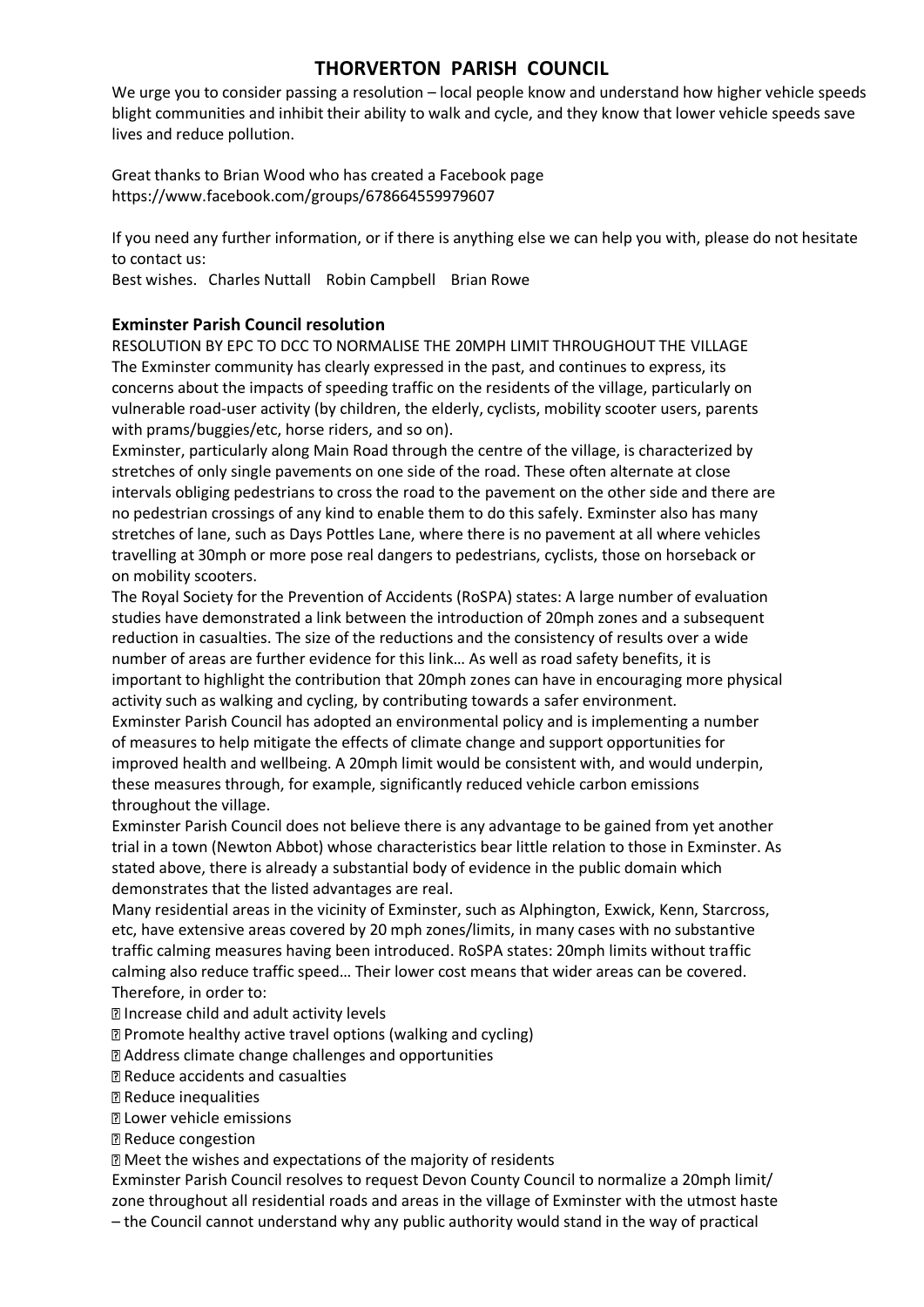and proven safety, environmental, health and wellbeing measures being implemented without further delay.

## **7.3 EV Charging Points**

Email from the Chairman - I was told on Sat [12<sup>th</sup>] that, during the recent re-wiring of the Hall, provision has been made for three phase power into the Hall car park; three EV charging points could therefore be provided quite quickly, and probably with less cost than installing the same in the Quarry car park. I was not aware of this and therefore pass the info on in case other councillors were also not conscious of this.

An Upton Pyne resident told me that they are at the very early stages of considering installing EV points in their Hall car park.

Possibility of a guest speaker for April on this bringing (very) local knowledge.

## **Agenda Item 8 Satisfaction Survey**

## **8.1 Thorverton Parish Council 2021 Satisfaction Survey Results**

2021 Survey Results

Appendix 1

| 1.             | Do you know the names of three or more parish councillors?                                           |
|----------------|------------------------------------------------------------------------------------------------------|
|                | <b>Answer Choices Responses</b>                                                                      |
| <b>Yes</b>     | 58.62% 17                                                                                            |
|                | Maybe 6.90% 2                                                                                        |
| No             | 34.48% 10                                                                                            |
|                | Total: 29                                                                                            |
| 2.             | Do you know what the parish council is responsible for?                                              |
|                | <b>Answer Choices Responses</b>                                                                      |
| Yes            | 41.38% 12                                                                                            |
|                | Maybe 31.03% 9                                                                                       |
| No             | 27.59% 8                                                                                             |
|                | Total: 29                                                                                            |
| 3.             | Do you know what any of the council's priorities are?                                                |
|                | <b>Answer Choices Responses</b>                                                                      |
| <b>Yes</b>     | 20.69% 6                                                                                             |
|                | Maybe 27.59% 8                                                                                       |
| No             | 51.72% 15                                                                                            |
|                | Total:<br>29                                                                                         |
| 4.             | If you wanted to ask the parish council about something would you know who to approach?              |
|                | <b>Answer Choices Responses</b>                                                                      |
| <b>Yes</b>     | 65.52% 19                                                                                            |
|                | Maybe 6.90% 2                                                                                        |
| N <sub>o</sub> | 27.59% 8                                                                                             |
|                | Total: 29                                                                                            |
|                |                                                                                                      |
| 5.             | Have you had any contact with the parish council over the last year?                                 |
|                | <b>Answer Choices Responses</b>                                                                      |
| <b>Yes</b>     | 34.48% 10                                                                                            |
| No.            | 65.52% 19                                                                                            |
|                | Total:<br>29                                                                                         |
| 6.             | If you did have contact with the parish council, were you happy that the matter was dealt with well? |
|                | <b>Answer Choices Responses</b>                                                                      |
|                | $\sim$ $\sim$ $\sim$ $\sim$                                                                          |

Yes 60.00% 6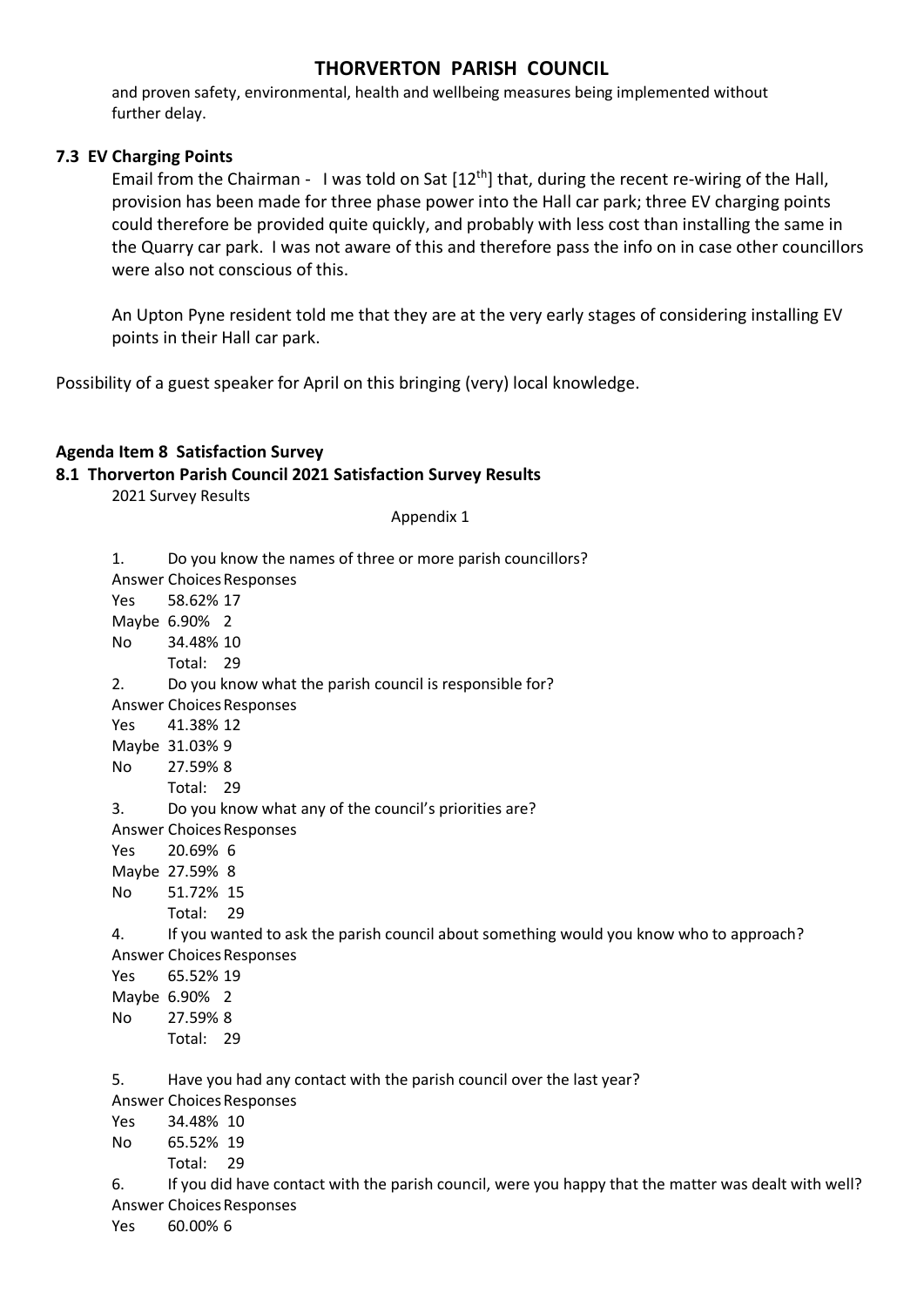| UN        | 30.00% J      |                                                                                             |
|-----------|---------------|---------------------------------------------------------------------------------------------|
| No        | 10.00% 1      |                                                                                             |
|           | Total: 10     |                                                                                             |
| 7.        |               | How would you describe the service that the parish council has provided over the past year? |
|           |               | Answer Choices Responses                                                                    |
| Very good |               | 17.24% 5                                                                                    |
|           | Good 31.03% 9 |                                                                                             |
|           |               | Acceptable 34.48% 10                                                                        |
|           | Poor 17.24% 5 |                                                                                             |
|           | Total: 29     |                                                                                             |
|           |               | How would you describe the quality and quantity of information from the parish council?     |
|           |               | <b>Answer Choices Responses</b>                                                             |
|           |               | Very good 17.24% 5                                                                          |
|           | Good 24.14% 7 |                                                                                             |
|           |               | Acceptable 31.03% 9                                                                         |
|           | Poor 27.59% 8 |                                                                                             |
|           | Total: 29     |                                                                                             |
|           |               |                                                                                             |

#### Comments

OK 30.00% 3

1. I would like to see the PC become properly democratic. At the moment it seems to the uninitiated to have become a self perpetuating clique. It doesn't seem to the eyes of the layman to represent the wishes of the majority. It's actions often appear arbitrary and not based on the common sense of the majority. The whole PC should resign and stand for re-election!

2. I don't feel the Parish council manages its stakeholders well, poorly communicates with them and is aligned with its own agenda rather than representing the views and the needs of the community.

3. I have been trying to have a sign erected at the top of our 'very narrow' lane near the recreation ground for several years now, because people drive too fast, and I have already had my car written off by a neighbour [who was going too fast, according to the Insurance Assessors]. Proposed sign should say "Concealed entrances ahead, please drive slowly". Historically, the lane was meant for horse and cart, and not suited to large modern vehicles, nor the speed that they do. As well as a sign at the top of the lane, they should be at intervals past Michael Ayre's farm, going out to Upton Pyne, and copied on the back for people coming the other way. Unfortunately the Parish Council do not seem to have the authority to carry out such a simple job, this should be addressed by the present committee, and taken up with the government officials concerned; there is too much 'red tape' and bureaucracy at all levels of government these days and the reason why nothing gets done, or quickly enough, to the frustration of the general public.

4. We need a footpath from the village to the cricket pitch but this still hasn't happened. Potholes on the local lanes are awful but nothing gets done.

5. More information on progress of matters such as signpost for Raddon and 20 is plenty signs.

6. I am new to Thorverton, within the last year and have met one of the councillors. The Focus magazine is our way to keep updated on most issues related to Thorverton . Helping with key facilities in the parish such as the Memorial Hall and church I see as some of the key priorities for the council. I have read finding a new site for a village cemetery is a project . it would be good for the council to look at faster broadband connections for the whole village and better mobile signal within the village, as telecommunications are necessary for so many functions in life and anyone running a small business . BT seem to be upgrading the copper cables to fibre in Raddon lane but this would seem to be as the result of repeated problems with the copper cables, not as the result of a planned normal upgrade . (Jurassic Fibre are also installing Fibre To The Premises in many areas of East Devon and Exeter. If BT can't help everyone, perhaps Jurassic could be encouraged to install fast fibre services . I would also encourage better road signage within the village.

7. It would be very helpful if the Parish Council could organise a Safety sign down Raddon Lane, with the words "Concealed Entrances, Please Drive Slowly", but although I have asked on several occasions over the years, it just does not happen and I am directed towards Devon County Councils Highways Department, and no Action is taken by them either. As I had my car written off a couple of years ago, outside Hazel Cottage, which has a semi-concealed entrance and am planning to buy another car fairly soon, it would be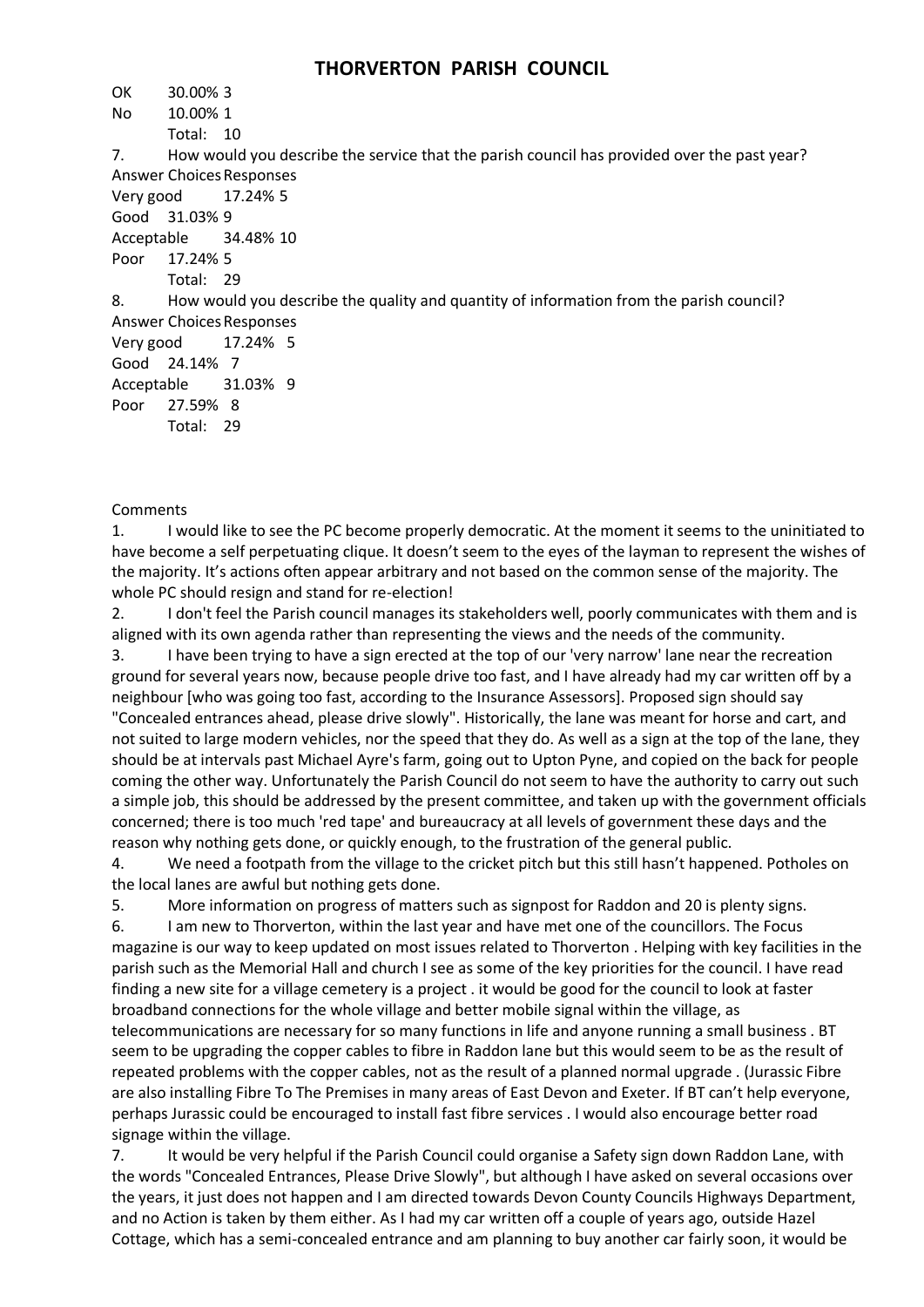comforting to know that the next car is not going to be written off as well. In addition I know a neighbour who cleared all the drains and undergrowth from outside his property to the T-junction near Michael Ayre's Farm, and when finished rang Highways to advise that he had carried out the work, which he had been asking Highways to do for over two years, but no action had been taken. Upon hearing that the work was completed, Highways became very defensive, telling the pro-active resident that he was not allowed to carry out any more work like this because it is the responsibility of the Highways Department. You really couldn't make it up, as the resident had been waiting such a long time, he simply gave up and took the matter into his own hands. There are many simple jobs such as this that the Parish Council could be responsible for, if only they could receive agreement from the local authorities, by ditching all the red tape! Also I am sure that local people would be only too willing to 'pitch in' to do this work, myself included, and we wouldn't expect to be paid.

8. The cobbles around the Berry Dairy really need to be put in order. Either they are left in a mess or very badly repaired.

9. I would like the Parish Council to reconsider making use of the Sheep Dip. Wouldn't it be possible to fence off the dip itself, paint and repair the benches and replant the planters....nothing more...just a place to sit and admire the view. As it is, the area is open and being used. Can't it be better maintained?

10. Diversity is lacking among councillors, until recently no female representative was on the council. Decision making seems slow. I would like to see a greater effort being made to improve the village for others, youth and other parties and not just the rec ground and football.

## **8.2 Communications Leaflet**

From Cllr Price

Just having post meeting thoughts about the satisfaction survey and wanted to run this past you all as a suggestion for an agenda item and small working group 1 or 2 people.

There are many methods we use to communicate with parishioners yet still the results say we are not communicating. This to me seems odd in a world where information is at out fingertips. With all the tools at our disposal communication shouldn't be an issue. We still use the old boards and Focus too so I can see any angle where we can add more methods of communication. We even have a representative at the Saturday markets.

So here are my thoughts. With a small amount of monetary input from the PC we could create an A5/A4 leaflet or a small pamphlet with summary information on it that we can post through every (as many as we can get to) door in the village. The information could be, but not limited to, the queries that we got from the survey.

1. Images, names and contact of the council members (like on the website)

2. Ways of obtaining information, website, Facebook pages, Focus, notice boards. We can use QR codes etc as well to help the tech savvy as well as the technology illiterate as my dad calls it.

3. List of things we do, what our remit covers, the interests of the PC (including reviewing planning matters) 4. List of objectives this year, cemetery completion, Queens jubilee, annual tidy up, rec ground. If this has

enough space we can include handyman tasks, or even stretch to completed tasks last year.

5. Useful links: Highway's website (potholes, planning matters); Deed and Squires contacts maybe?

6. Maybe even reminding parishioners that they can attend each meeting and when and where and how to find the times out.

The aim of this is to provide a personal parishioners source of information, something people can stick on their fridges for example.

We could even get a business card sorted that we could put a few key websites and emails and Facebook on and put a few in the shop/pubs/farm shop/post-office

I'm just trying to think of all the new villagers who have moved in over the past couple of years who maybe have zero knowledge about the Parish Council.

I know there was a footpath leaflet done so costs would be similar. This looked great and a similar design/layout to this would be my suggestion.

Following on from a conversation with our good chairman he would generously pay for design costs if we utilised the same family member, which would limit the PC costs to the printing.

Subsequent ideas from Cllr Lane

**Improving Communications Item for 8 February 2022 meeting of Thorverton Parish Council**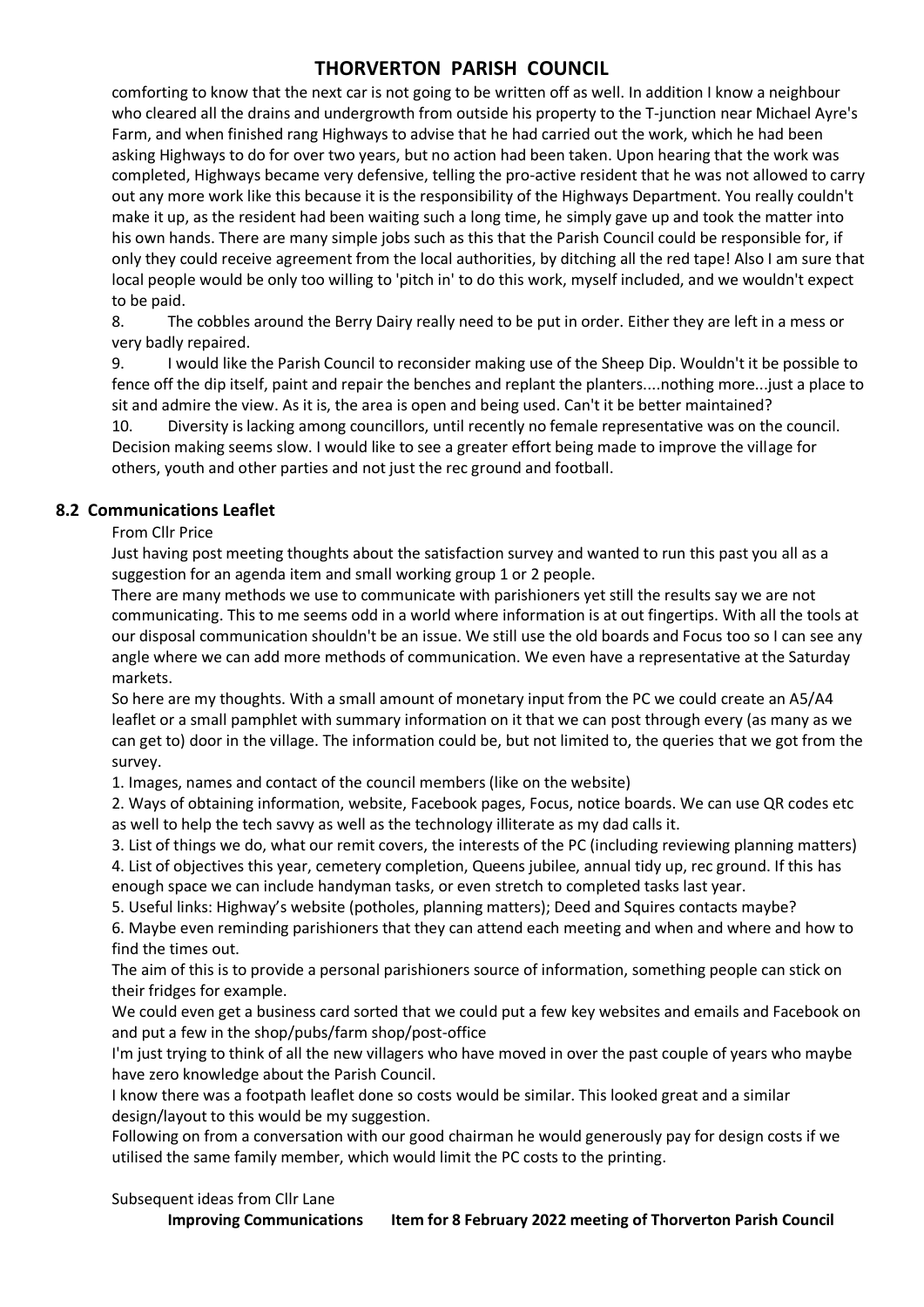#### Purpose

1. To seek Council's views on how communications might be improved.

## Background and Discussion

2. The Satisfaction Survey which we carried out in November showed a further deterioration in the perceptions of parishioners about the Council's communications: in 2019 75% felt that the information provision was very good or good; in 2020 this was 53%; and in 2021 it was just 41%. Half of respondents in 2021 said that they did not know what the Council's priorities are and one-third indicated that they did not even know the names of three or more councillors.

3. The change in clerks and the absence of a clerk clearly did not help matters, but it does seem as though there is some room for improvement if we want more parishioners to feel engaged. The following possibilities are suggested, aimed at improving matters:

- a) Continue our presence at Saturday markets at the Memorial Hall and ensure that there is an agenda item each month for the person representing Council at those markets to bring up any points raised with them;
- b) Consider having a presence at WI monthly markets/coffee mornings;
- c) Continue producing monthly articles for Focus and consider issuing them on our website and on Facebook too;
- d) Update and reissue our statement of aims, publishing in Focus and on the Notice Boards;
- e) Hold two-monthly discussion forums focusing on particular issues such as doing things to counter climate change, improving the play equipment at the Rec, holding a discussion with our MP etc;
- f) Update our councillor profiles on the website, reissue in Focus and post on our Facebook page;
- g) Issue an explanation on the precept for publication in Focus and on Facebook;
- h) Issue an explanation on our reserves and on the plans for the new cemetery for publication in Focus and on Facebook;
- i) Consider issuing explanations in Focus and on Facebook on other items as they arise;
- j) Issue a general information leaflet to all houses in the parish as well as advertising it on our website and on our Facebook page;
- k) Continue asking any resigning councillors to complete a feedback form and ask the clerk to analyse these and pass on any suggestions to Council about what we might learn from them.

## Action by Council

4. It is recommended that Council considers the points in paragraph 3 above and any additional ideas, and resolves on which to pursue, setting target dates for implementation where appropriate (points (d), (e), (f), (g), (h) and (j) need an implementation target date).

# **Agenda Item 9 Allotment Renewals**

From Cllr Lane –

My recommendations would be:

Plot 18 - return the deposit (the plot is in good condition)

Plot 11 - do not return the deposit (this is one where we had to terminate the term for the plot holder and it will take some work to get it back into anything like a reasonable condition)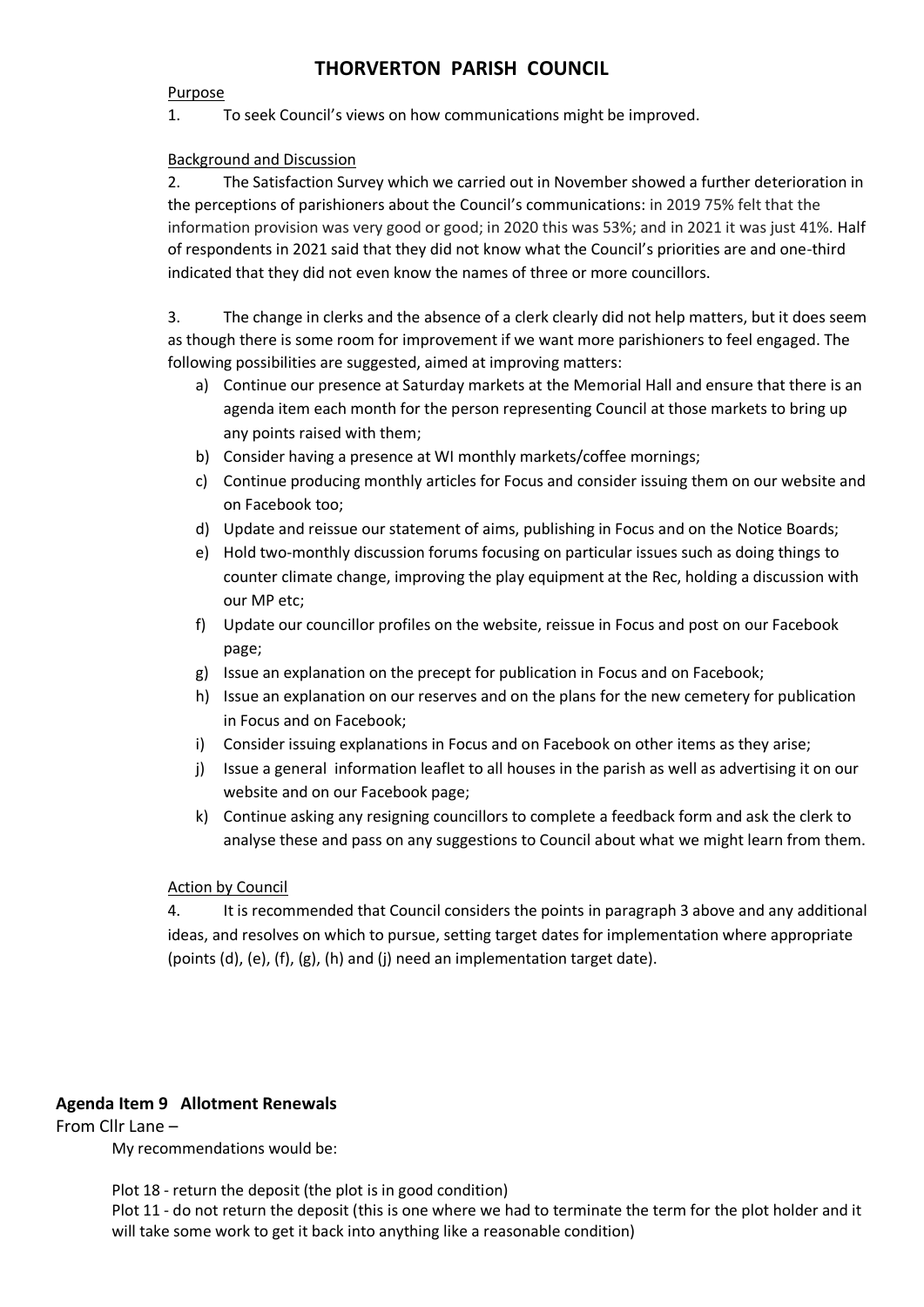Plot 20 - the tenant of this plot who no longer lives in the parish has been told that he must vacate if anyone else wants the plot, but at the moment there is no-one clamouring for a plot so we might let him retain it for one more year. If he does give it up, I would recommend returning the deposit as the plot is in reasonably good condition.

Plot 29 - do not return the deposit (the plot is in poor condition and has been covered in places by our handyman - at the council's expense - to try to bring it back into reasonable condition)

I hope that this is helpful.



# **Agenda Item 11.3 Consultations** Parish Review - [https://www.middevon.gov.uk/your-council/consultation-involvement/current](https://www.middevon.gov.uk/your-council/consultation-involvement/current-consultations/parish-review-2021-2022/)[consultations/parish-review-2021-2022/](https://www.middevon.gov.uk/your-council/consultation-involvement/current-consultations/parish-review-2021-2022/)

Plan Mid-Devon - Email from the Chairman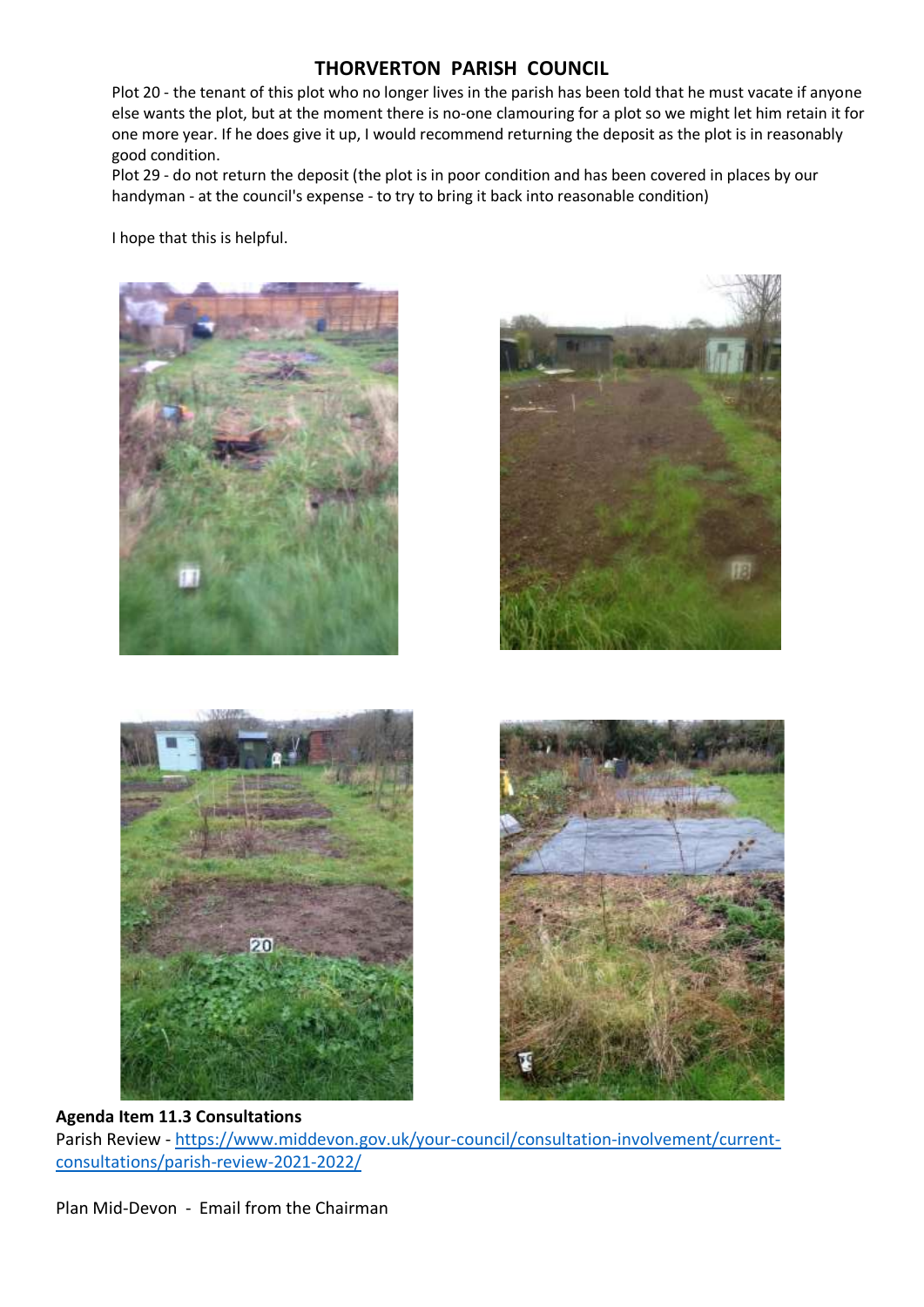I joined the Zoom meeting held last week; there were about 8 other local Parish Councils there as well as 2-3 MDDC staff. The meeting was chaired by Tristan Peat, Forward Planning Team Leader at MDDC. Tristan Peat shared his screen with a PowerPoint display and ran through the main points of the plan. I took photos of the screen which I am happy to send to any of you separately.

If you want a quick look at this then I recommend you open the link below and watch the video – this is 90 second version of the hour long Zoom call and gives a good summary. I've added some more info in my notes below.

#### <https://www.middevon.gov.uk/residents/planning-policy/plan-mid-devon/>

The current plan for Mid Devon was adopted in 2020 and will run to 2033; there is a legal requirement for the Local Plan to be reviewed every five years and it was said that recent issues such as Brexit and Covid have changed the context.

The first stage in the plan making is known as Regulation 18 issues and it's at this stage we have the chance to comment. The Issues paper highlights 6 priorities:

- 1 The Climate Emergency
- 2 Infrastructure and Regeneration
- 3 Affordable Housing
- 4 Protecting the Environment
- 5 Improving Health and Well-being
- 6 Supporting the Rural Economy

My screenshot of the timetable is attached.

| <b>Stage</b>                                                               | <b>Date</b>              |           |
|----------------------------------------------------------------------------|--------------------------|-----------|
| <b>Reg 18 Issues Consultation</b>                                          | January - March 2022     | We are hi |
| <b>Draft Policies and Site Options</b><br><b>Consultation</b>              | June - July 2023         |           |
| <b>Reg 19 Publication Draft Plan</b><br>(Proposed Submission) consultation | May - June 2024          |           |
| <b>Submission</b>                                                          | September – October 2024 |           |
| <b>Examination and Main Modifications</b>                                  | November 2024 - May 2025 |           |
| <b>Adoption</b>                                                            | <b>July 2025</b>         |           |

Other points of interest noted were that any Neighbourhood Plans will be part of this consultation process; Cullompton has a NP in place while Tiverton and Crediton are near to completion. Only three PC's are preparing a NP – Silverton, Newton St Cyres and Willand. (I wonder if we could gain anything by discussing this with our closest neighbours.)

We should allow space for discussion of this in the March meeting; it would also be something we could discuss with Bob Deed.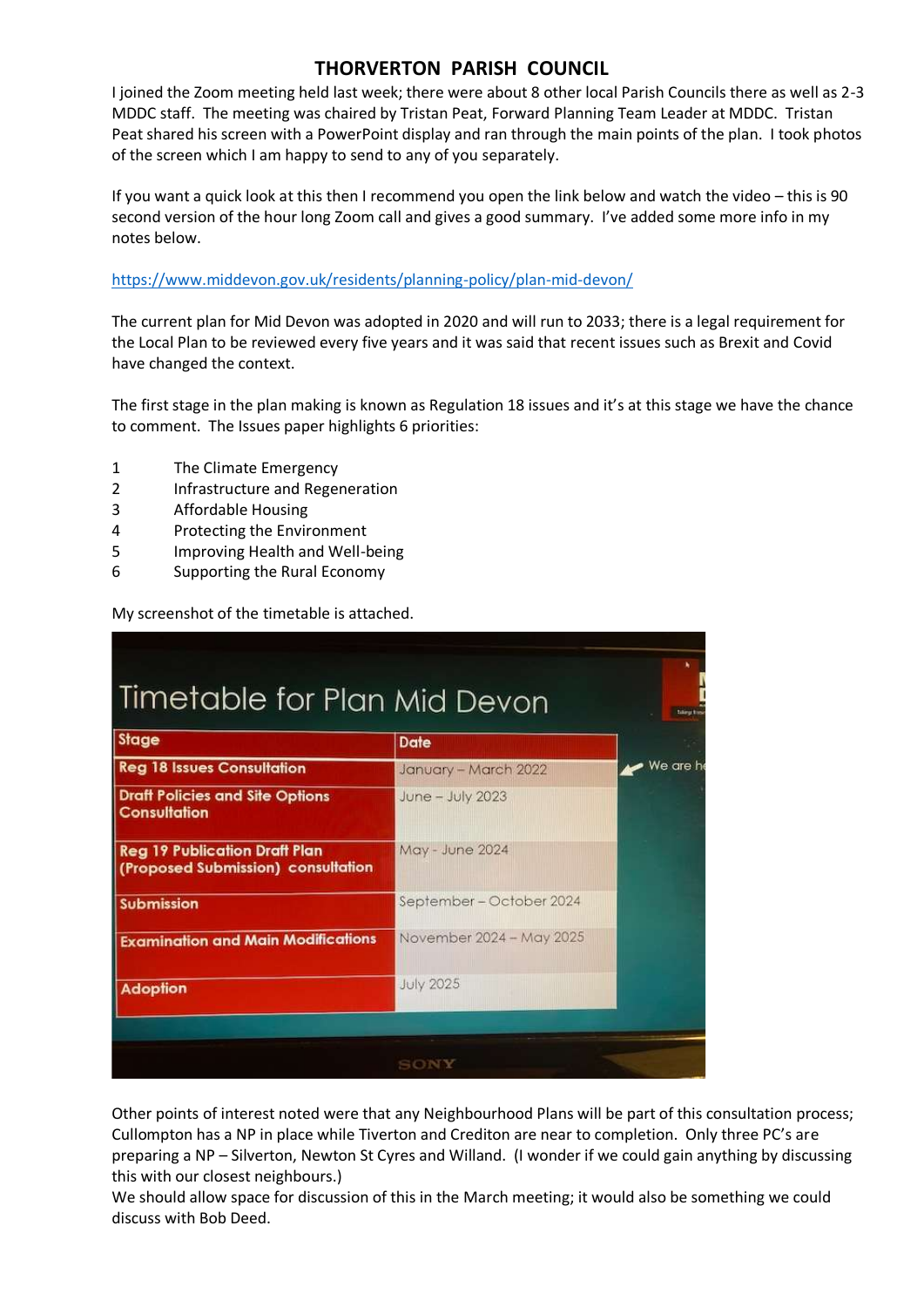| From MDDC $-$                    |                                                          |
|----------------------------------|----------------------------------------------------------|
| Date/Time                        |                                                          |
| Monday 7 <sup>th</sup> February  | Introduction to Plan Mid Devon + Question and Answers    |
| $3.30 - 4.30$ pm                 |                                                          |
| Thursday 10 <sup>th</sup>        | Climate Change and Plan Mid Devon + Question and Answers |
| February $6.00 - 7.00$ pm        |                                                          |
| Monday 14 <sup>th</sup> February | Introduction to Plan Mid Devon + Question and Answers[1] |
| $10.30 - 11.30$ am               |                                                          |
| Wednesday 16 <sup>th</sup>       | Housing and Plan Mid Devon + Question and Answers        |
| $February6.00 - 7.00pm$          |                                                          |

## **Cranbrook Plan**

#### **From the Cranbrook Planning Team at East Devon District Council**

Cranbrook Plan - Proposed Main Modification consultation

**Consultation period: 17 January 2022 to 28 February 2022 closing at 5pm**

We are writing to you following your previous expression of interest/involvement in the production of Planning Policy documents at East Devon and specifically the Cranbrook Plan.

We are now pleased to report that the Cranbrook Plan has reached the proposed main modification stage of plan making. This means that in conjunction with the independent Planning Inspector, Janet Wilson BA (Hons) BTP MRTPI DMS, who is examining the Plan, and following a direction from her, a schedule of changes (more formally called Proposed Main Modifications) (PMMs) has been prepared. These represent potential changes to the submitted plan and follow lengthy public examination sessions where the Inspector has heard evidence from a range of local people and organisations.

In accordance with Regulation 20 of the Planning and Compulsory Purchase Act 2004 (as amended) the identified potential changes are now subject to a formal 6 week consultation. If you would like to make any comments on the potential changes, these should be submitted on the prepared forms which are available on the Council's website. A link to the website where both the consultation documents and response forms are available, is provided below.

#### Cranbrook Plan - [Proposed Main Modification consultation -](https://eastdevon.gov.uk/planning/planning-policy/cranbrook-plan/proposed-main-modification-consultation/#article-content) East Devon

The consultation documents comprise:

- a schedule of proposed main modifications (PMMs)
- a schedule of proposed modifications to the Policies Map and
- a Sustainability Appraisal

Updated/additional documents which support the plan making process have also been prepared. These comprise the following documents and can also be accessed from the above link

- A non-technical summary of the Sustainability Appraisal
- A policies map

· A full version of the Cranbrook plan incorporating the PMMs together with minor Council proposed modifications, set out as tracked changes

If you are unable to access the website, a paper copy of the above documents is available to view by prior arrangement at both the District Council Office in Honiton and the Town Council Office in Cranbrook. Please allow at least 2 clear working days' notice between your request and your preferred time to view the documents.

To arrange to view the document please email either: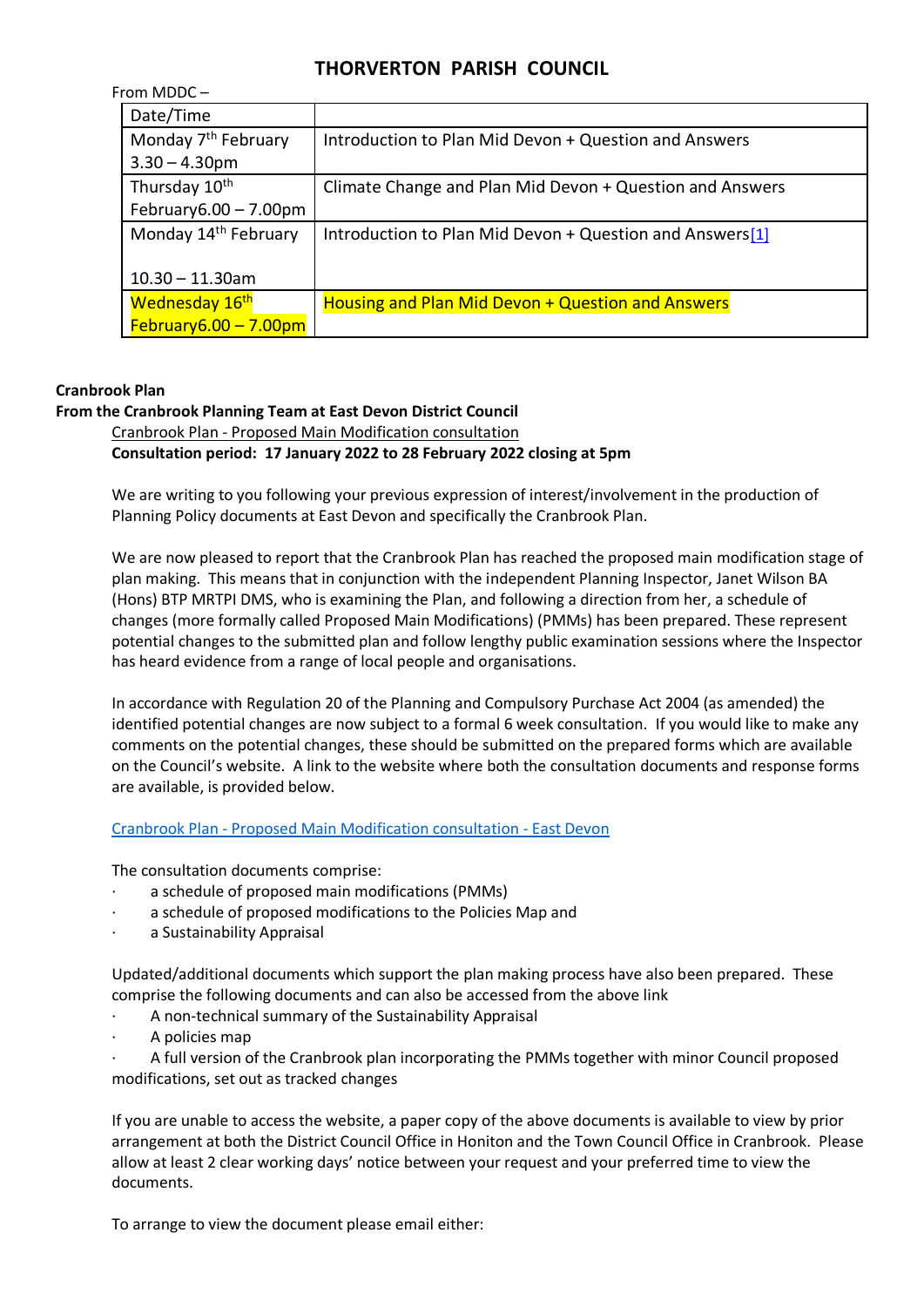[plancranbrook@eastdevon.gov.uk](mailto:plancranbrook@eastdevon.gov.uk) (to view in Honiton) or [clerk@cranbrooktowncouncil.gov.uk](mailto:clerk@cranbrooktowncouncil.gov.uk) (to view in Cranbrook).

### **How to make a representation?**

Comments can be made on the consultation documents by completing the prepared form. Where comments relate to the Proposed Main Modifications they will be considered by the Inspector. Comments made should not introduce new concerns or repeat comments made at earlier stages of the examination. Comments made in respect of each of the PMMs, Policies map and schedule or other documents, should all be separately referenced and clearly distinguished from one another. **Please note that comments are only permitted in relation to the Main Modifications.**

Comments received on the proposed Main Modifications, will be collated and submitted to the Secretary of State for consideration as part of the examination by the Planning Inspector.

Please note that copies of all comments will be made available for the public to view (including your name, but will not include any personal contact details or signatures), and therefore cannot be treated as confidential. Data will be processed and held in accordance with the General Data Protection Regulations 2018 and Data Protection Act 2018.

The consultation period will run from **Monday 17 January 2022** to **Monday 28 February 2022 closing at 5pm.** Representations made must be received by this time.

Please email the completed form to: [plancranbrook@eastdevon.gov.uk](mailto:plancranbrook@eastdevon.gov.uk)

Alternatively, you can post your completed form to: The Cranbrook Plan, Planning Policy, East Devon District Council, Blackdown House, Border Road, Heathpark Industrial Estate, Honiton, EX14 1EJ If you need any assistance with this consultation or have any queries please contact the Council or email us directly at [plancranbrook@eastdevon.gov.uk](mailto:plancranbrook@eastdevon.gov.uk)

**Agenda Item 15.3.2**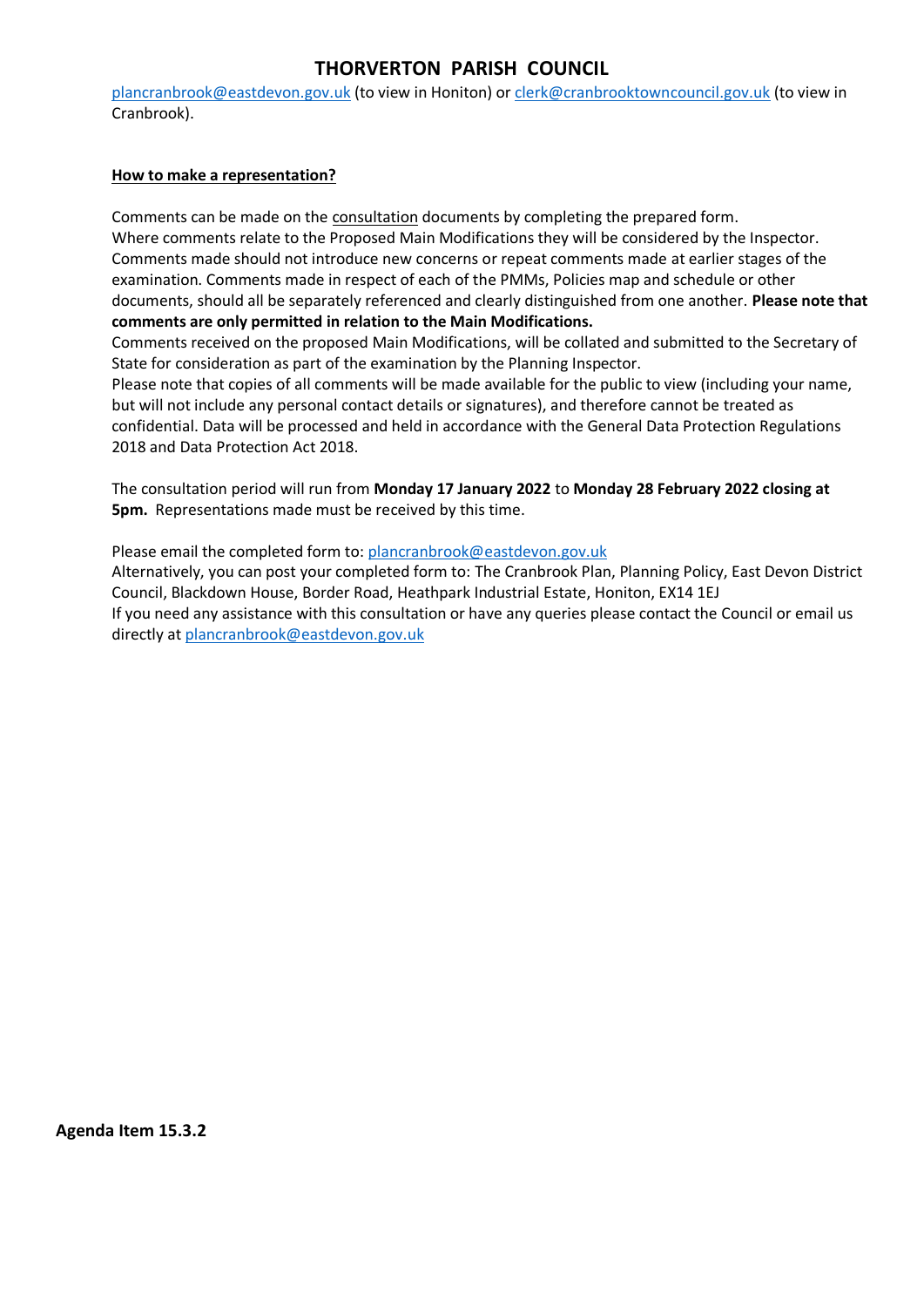|         |                                                                      | Ben Fitch Garden Maintenance & Handyman Service                                                                                |        |
|---------|----------------------------------------------------------------------|--------------------------------------------------------------------------------------------------------------------------------|--------|
|         |                                                                      | <b>INVOICE</b>                                                                                                                 |        |
| Τo      | The Clerk<br><b>Thorverton Parish Council</b><br>Thorverton<br>Devon |                                                                                                                                |        |
|         | Date Monday 31st January 2022                                        |                                                                                                                                |        |
|         |                                                                      | Invoice Number: BF20220011                                                                                                     |        |
| Details |                                                                      | 3 hours labour supplied, @ £15/hour,<br>for removing ivy from wall between quarry<br>car park & Dark Lane<br>(20 January 2022) | £45.00 |
|         |                                                                      | <b>Total due</b>                                                                                                               | £45.00 |
|         |                                                                      | All invoices to be paid in 30 days of issue                                                                                    |        |
|         | BACS payment to Mr B R N Fitch:<br><b>Triodos Bank</b>               | Sort Code: 16-58-10 Account Number: 20920873                                                                                   |        |

Invoice Total = £45.00

| February Parish Council meeting - para 15.3.2<br>Cheque no. $\_\_$ |                             |      |       |
|--------------------------------------------------------------------|-----------------------------|------|-------|
|                                                                    | Noted by Cheque Signatories |      |       |
| Signature                                                          |                             |      | <br>. |
|                                                                    | Cllr                        |      | Cllr  |
| Date                                                               |                             | Date |       |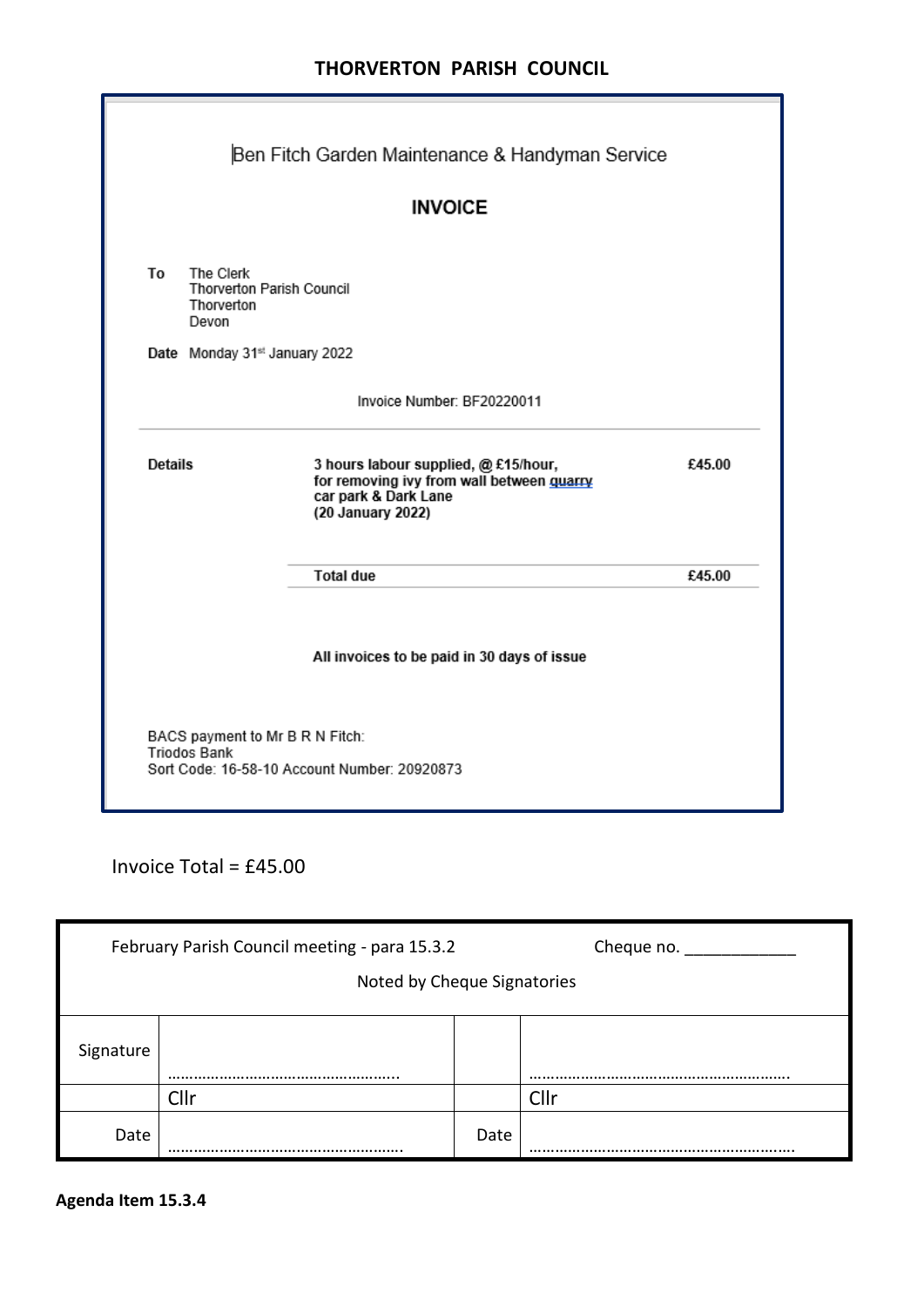Invoice 20031631 from MDDC for the Play Area annual inspection



Invoice Total - £72.00

| February Parish Council meeting - para 15.3.4 |                             |      | Cheque no. |
|-----------------------------------------------|-----------------------------|------|------------|
|                                               | Noted by Cheque Signatories |      |            |
| Signature                                     |                             |      |            |
|                                               | Cllr                        |      | Cllr       |
| Date                                          |                             | Date |            |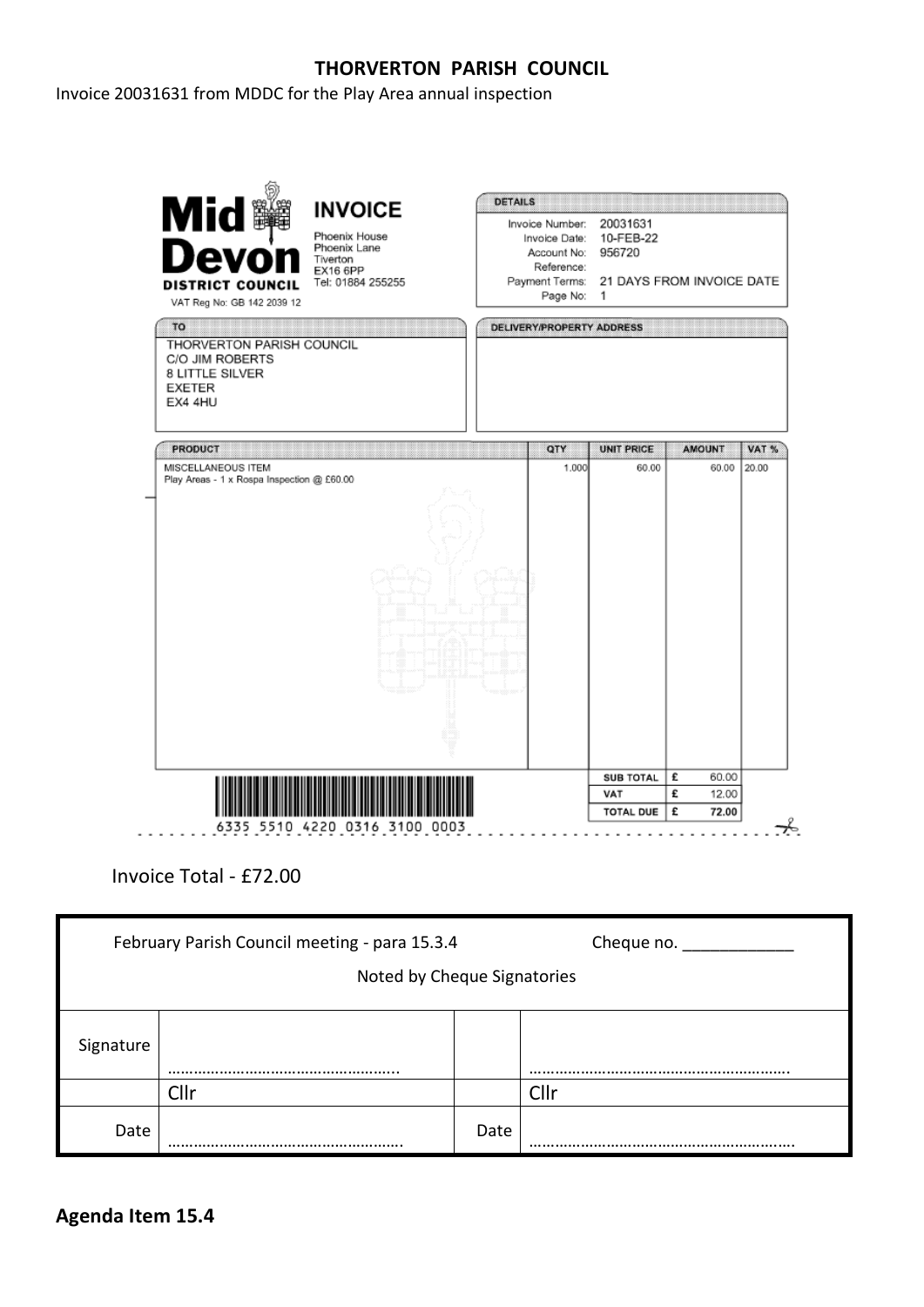Covid-19 Funding - email from Cllr Lane, Thorverton C19 Group Lead I am writing in my capacity as Thorverton's C19 Group lead.

> When you presented the precept calculation for Thorverton Parish Council at January's meeting I noticed that you had £995 in the reserves against "Covid funding".

I didn't immediately pick up on this, but on reflection I can see what has been done here: in March 2020 Council agreed to put aside £500 for the possibility of having to offer some support to people in the parish affected by the pandemic. On top of that, on 28th April 2020 the local C19 Group was awarded £495 from Devon's Prompt Action Fund (PAF). I have evidence of this award should you feel that you need to see it. The C19 Group had no bank account so the money was paid to the Parish Council to hold it on behalf of the Group. This amounts to the £495 shown in Council's reserves.

However, we have subsequently spent £175 of the award. That was in two installments to keep our village foodbank, Lucy's Larder, stocked up. I have the receipts for the expenditure.

This means that there should be £320 of the PAF award still in the Council's reserves. It may be that we will have other requests for that funding, so I would advise retaining it for a while at least. If the local C19 Group does decide that it doesn't need it, then that money would go back to the PAF. As for the other £500 that Council agreed in March 2020 to put in reserve for possible support, I feel that it is now unnecessary to have that tied up in reserve and it should be released for other purposes. This should be a Council decision, so may be worth including on the next agenda. Hopefully this background would be sufficient for all councillors to be in the picture sufficiently to be able to agree to move the £500 back to general reserves, or to some other budget heading. Do come back to me if you need more information.

## **Agenda Item 15.5**

Previous Clerk's final timesheet

Email from A Wyer

Please find a record of my hours worked during September and October.

I have been advised that TPC have no grounds to withhold or delay my salary payment as it is part of my contract of employment, however I have attached the record. Although I worked significantly more hours than contracted this was largely a case of catching up the backlog of work following my two week holiday in August and I'm not looking for any over-time payment.

There are 2 weeks in October when I was available and willing to work, but unable to as Cllr. Foster had removed the TPC laptop and changed the passwords. He gave me my official 1 weeks notice on 20th October.

Thanks,

#### Minutes from October 2021

As far as the last month's salary is concerned the extract from the October minutes states -

#### 21/86 Payments

 Council RESOLVED that Mr Wyer should be asked for a record of hours worked in September and October before any payment be authorised.

Hours worked during September and October.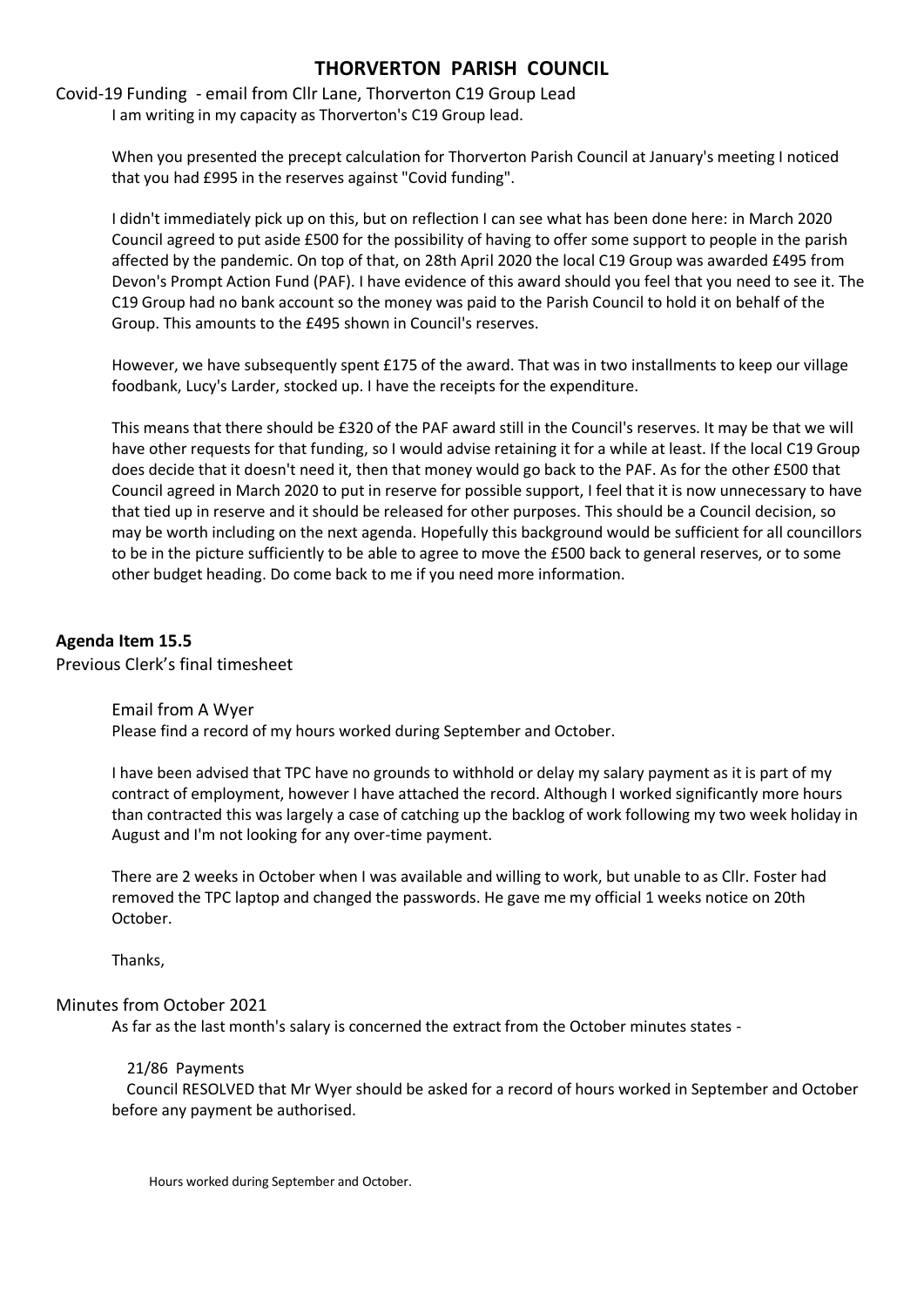| W/C<br>30/08 | 12 hours                                                                                                 |
|--------------|----------------------------------------------------------------------------------------------------------|
| W/C<br>06/09 | 15 hours                                                                                                 |
| W/C<br>13/09 | 15 hours                                                                                                 |
| W/C<br>20/09 | 9 hours                                                                                                  |
| W/C<br>27/09 | 9 hours                                                                                                  |
| W/C<br>04/10 | 12 hours                                                                                                 |
| W/C<br>11/10 | available to work 9 hours but unable to due to removal of laptop by Cllr. Foster                         |
| W/C<br>18/10 | available to work 9 hours during my 1 week notice but unable to due to removal of laptop by Cllr. Foster |
| W/C<br>25/10 | employment ended 26/10/2021                                                                              |

## **Total hours claimed = 90**

#### **Agenda item 15.6 - Vision ICT increase in website costs**

Extract from email of 27 Jan

Annual Charges

We as a company, have always tried to maintain the prices that we originally set out for our customers. However, over the last three years, the costs to provide those services has increased along with inflation. One of the areas where there has been an increase in cost is email, where our base cost has gone up by 15%.

In line with this, we are bringing all our mailboxes up to £18+VAT per mailbox per year from the 1st March. For most of you, this will not affect your billing, but some of you may find this presents a small rise in annual charges.

Also, for the first time in our company's history, we will also be increasing our annual hosting fees by 7.5% for current customers. If you have any questions about your annual charges, or your mailboxes, please send us an email at support@visionict.com .

## **Agenda Item 16.2 - Thorverton in Bloom**

| From January meeting for info |                                                               |
|-------------------------------|---------------------------------------------------------------|
| Floral Thorverton             | Item for 11 January 2022 meeting of Thorverton Parish Council |

Purpose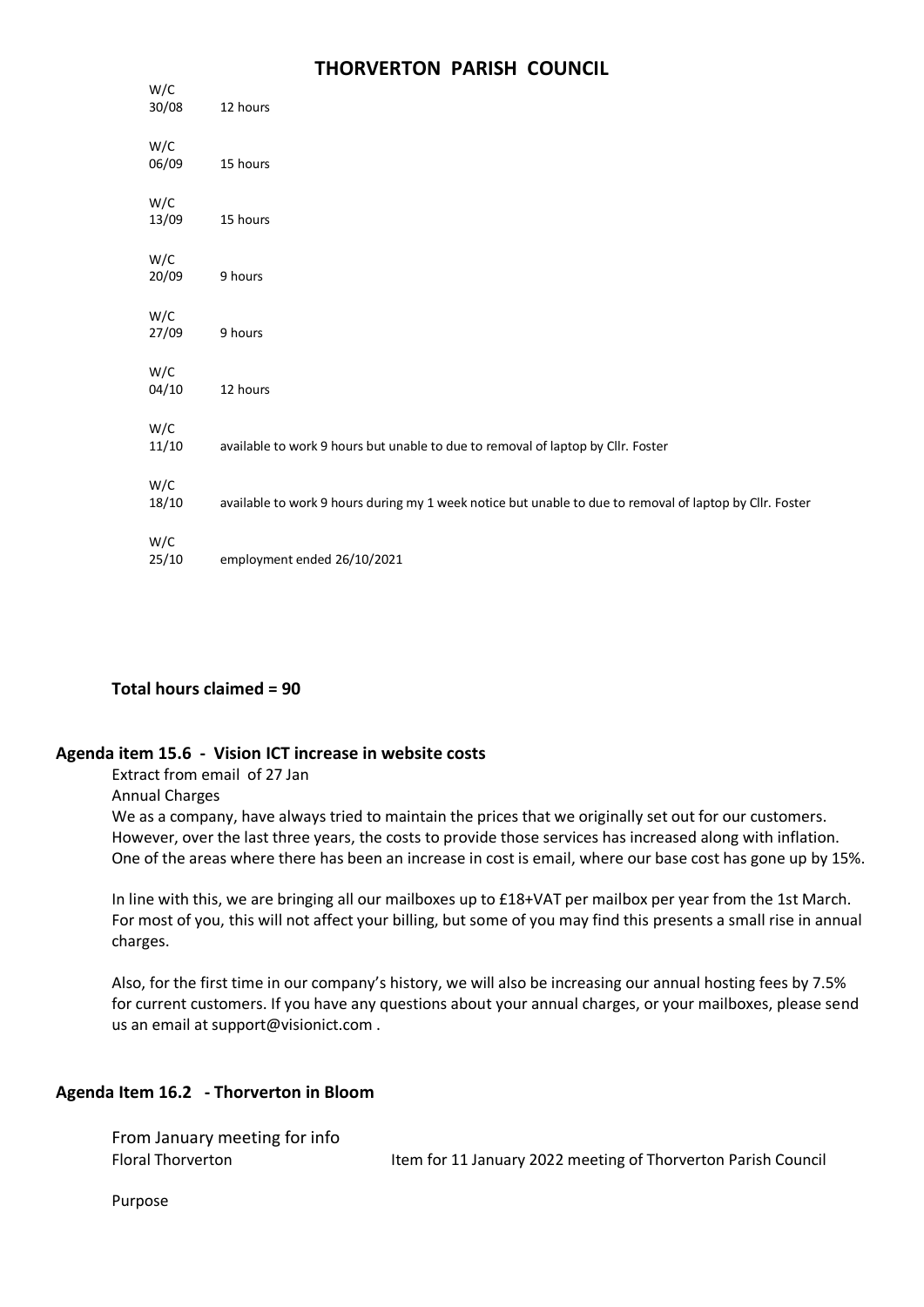1. To update Council on bulb planting and to seek agreement to announce details of a Thorverton in Bloom competition in 2022.

Background and Update

2. At its March 2021 meeting, Council agreed to a bulb planting plan as set out in a note circulated prior to that meeting. This covered planting daffodils just below the wall at the corner of the entrance to Raddon Road; between the road and stream near to the front of the Memorial Hall and closer to the ford and bridge; along the verge in Silver Street, opposite Court Barton Close; and just in front of wall to the Quarry Car Park. That planting of bulbs was carried out as part of the Village Tidy-Up Day, aided by a bulk purchase from Allies Mid Devon (agreed at Council's September meeting), who were encouraging villages to create beautiful areas and to remember lives lost to Covid19.

3. Council also agreed to a Thorverton in Bloom competition for 2021 and at its July meeting, Council agreed to put £50 towards a prize for the winning street (The Bury) and a shield has subsequently been purchased and was presented to representatives of The Bury in December, and is likely to be displayed in the Berry Dairy.

4. Thorverton in Bloom did encourage several people to make a greater effort than usual to brighten up the village and it is probable that there would be still greater effort if we confirmed in good time that there would be a competition in 2022. In 2021 we had just one judging period – at the end of June – and it has been suggested that there might be two judging periods (late-June and mid-August) to encourage people to make good displays throughout the summer. It is suggested that in announcing that Thorverton in Bloom will run in 2022, we should mention the areas that judging would focus on. This may help focus minds. Britain in Bloom focuses on three broad areas of horticulture (40% of marks), environment (30%) and community (30%). It is suggested that for Thorverton the following areas might be appropriate: colour/scent/appearance (40% of marks); extent of coverage, showing local community involvement (20%); originality (20%); and environmental-friendliness (20%).

# Proposal

5. Council is requested to agree to announce that we will hold a Thorverton in Bloom competition in 2022, with the judging period and criteria as set out in paragraph 4 above.

# **Agenda item 17 - Jubilee Green and Barliabins**

Update from Cllrs Marshall, Sanders & Uglow

Here is a summary of the Jubilee Green & Barliabins project.

Should you wish to see the details of the individual items we have reviewed please see below, whilst we have accumulated a number of estimations there are still some to come in which will be the more 'costly' items, such as the removal of the Larch trees, we have also looked at the potential to have one company do 'most of the work' at Baliabins, this would include, tree removal, laying of hedge, stump removal, laying of path etc. We have a meeting organised on the 11th of Feb with a company to provide us with a quotation and are seeking a second.

Many of the other items include minor costs and a working group, whilst we are all prepared to do our bit, it may be a way of engaging with the Village to request working parties to complete various tasks throughout the spring and summer. We also think it would be good to find out the ownership of 'Dorothy's triangle' and consider if this is something we could purchase? or at least seek permission to refurbish in some way.

## **Jubilee Green**

 Review of existing railings - Capricorn Engineering approached and work completed. Request note of thanks from the Council.

 Add an additional flower trough. - Decided to relocate existing troughs. Working group required.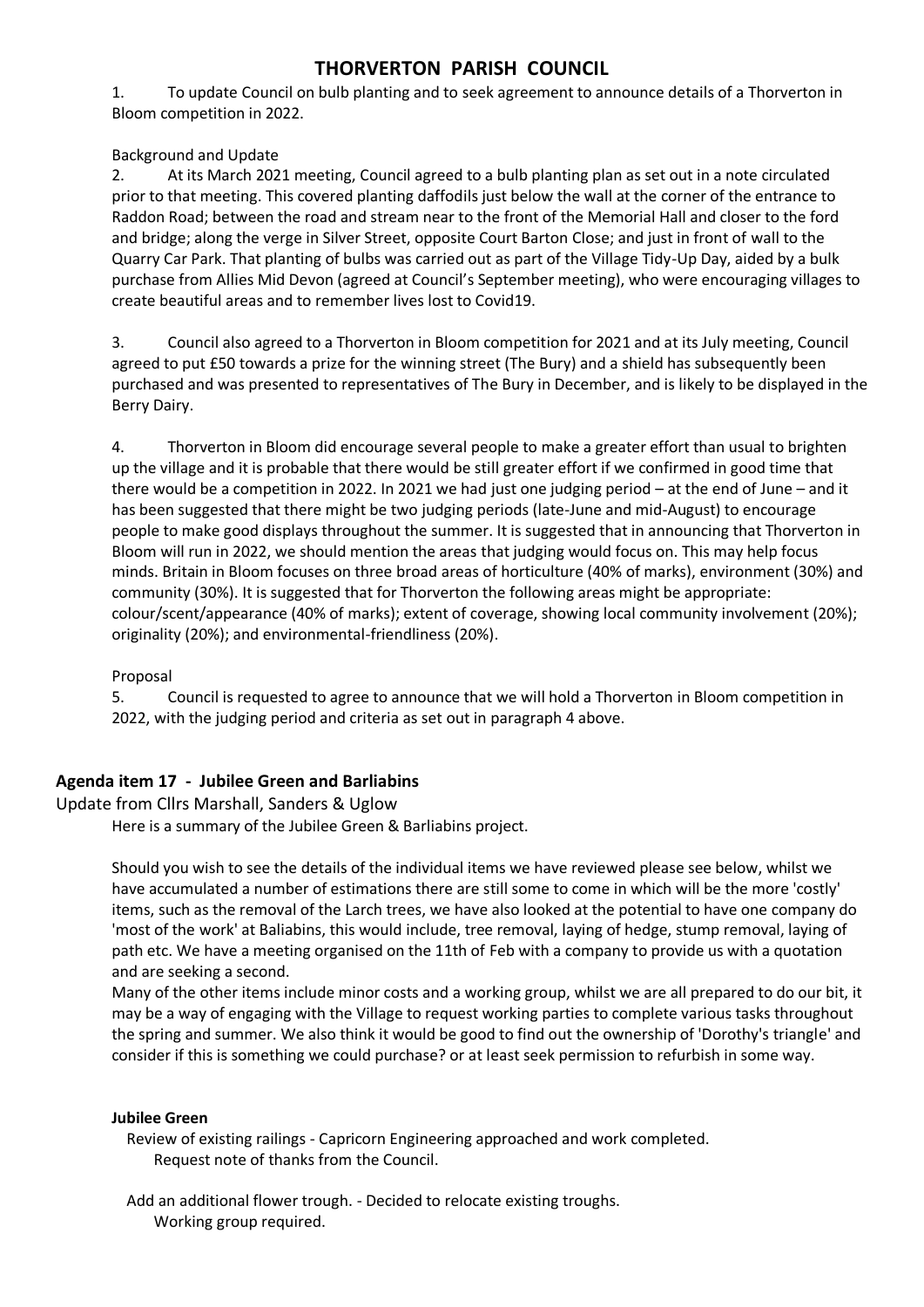- Refurbishment of Jubilee stone Estimation £20.00 (Quote received of £180) Working group required.
- Clean and treat existing benches add lead shoes Estimation £50.00. Council still owns wood preserve. Working group required.
- Add flowerbed 15 to 20cm next to railings Estimation of costs £50.00 Working group required.

#### **Barliabins:**

 Removal of tree stumps - May need to be removed or can be used as seating. Both options are being reviewed.

 Reduction of hedge to view graveyard and beyond in conjunction with a seating area - We have reviewed plans for the new graveyard.

Gateway/wall to graveyard may be an issue. Still being reviewed.

 Pollard Ash tree and remove ivy. - Can be done at the same time as tree removal. Appointment of Tree surgeon on the 11th of Feb.

 Lay hedge to open up the view to Thorverton (Post office side). Quotation requested.

 Meandering pathways with additional planting - Pathway laid in bark. Quotation requested.

 Purchase picnic table - Cost between £250/£540 recycled plastic. Softwood £600. Hardwood £800. Final estimation to be recommended.

 Require two benches - Hardwood £350 / Softwood £250, to match the existing on Jubilee green £375. Consideration to move two older benches at Jubilee green to Barliabins.

 Replacement/repair of gate and fence - Estimation £100. New posts and postcrete req. Gate can be repaired, wooden bars can be reused.

Working group required.

 Removal of Larch trees - Professional advice is to have them removed. Tree surgeon coming to estimate removal plus laying of hedge etc 11th of Feb.

Replanting of new trees - Considering planting the same trees as per the plan for the graveyard.

#### **Leigh Gardens:**

 Crazy paving needs repair. Working group required.

 Bin store in need of repair - Cost of wood to repair £75.00 Working group required.

#### **Dorothy's triangle?:**

 Should this be owned/bought by the Council? - Are we allowed to improve? Expose further cobbles. Working group required.

#### Notice boards: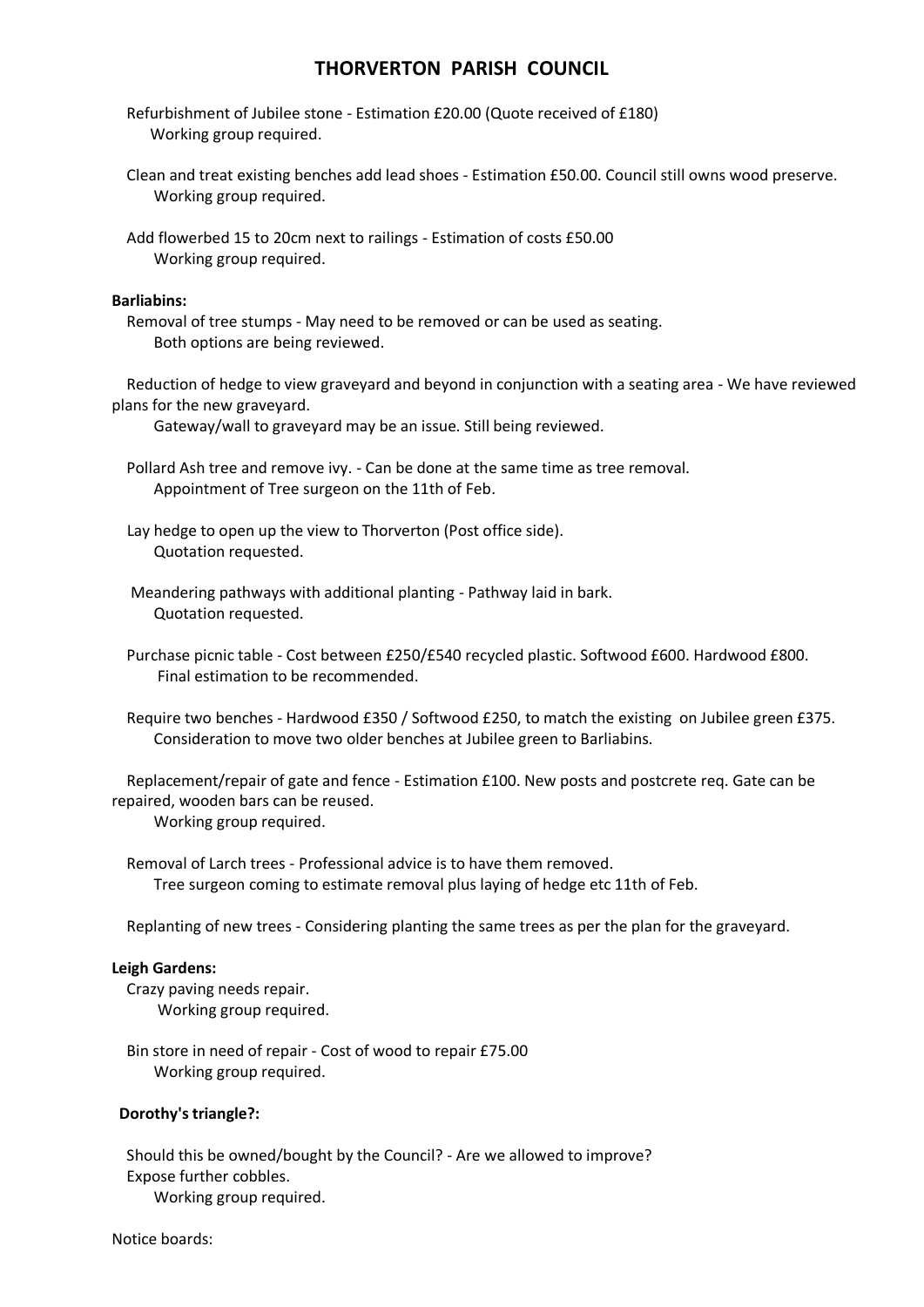Public notice board needs repair - Estimation £105 Working group required.

 Council notice board needs repair - Estimation £25.00. Waterproof and wood treatment. Working group required.

### **Agenda item 18 - Correspondence**

18.1 Letter from the Monitoring Officer to the Chairman

Dear Cllr Foster

Standards Complaint

You will be aware from Mr Wilson's introduction at the Public Speaking section of your meeting that I attended the early part of your last full Council. I had hoped to revert to you within a week of the meeting to explain why, but other issues unfortunately prevented me from doing so until now. Nevertheless, I do hope that you have chance to consider this letter before your next full Council meeting.

I attended the meeting in response to concerns raised with me by Mr Wilson about your council, particularly the conduct of one of your members in connection with the Parish Council's reporting of a possible breach of planning control. That report was seemingly done in the name of the council albeit apparently at the sole request of one member and without any due authority or approval by the council. Incidentally, I would add that Mr Wilson was not aware that I was going to attend your last meeting. Further I did phone your council office number twice before the meeting to speak to your clerk and did leave a message to say I had called, the purpose being to discuss the concerns raised with your clerk. In view of the exchange of words at the meeting between your clerk and Mr Wilson, I now consider it more appropriate to address the letter to you, although I do copy the letter to your clerk and Mr Wilson for their information.

Having undertaken a preliminary assessment of the case, I do not propose to investigate this alleged breach of your Code of Conduct as I consider it would be more constructive for all concerned to provide some guidance to the parish council. I am encouraged to hear from Mr Wilson that you are keen to improve the relationship between local parishioners and the council by discussing this case. This letter is also intended to help avoid further legitimate grounds for complaint against a member of your council in the future.

It is within this context that this letter does not make any determination on whether the conduct of any member of your council fell short of the high standards of conduct required under the Thorverton Code of Conduct. However, I must add that if I were to receive a similar, prima facie case of a possible misuse by a councillor of his position in the future, I would expect such matter to be referred for investigation and in turn, to the District Standards Committee for determination.

Role of the Parish Council in Planning Services

There appears to be some confusion as highlighted at the last meeting as to the council's role within the context of town and country planning. For the benefit of all concerned the following commentary is intended to avoid any further confusion.

The Parish Council is not of course the Local Planning Authority, but like many has a role to play in planning. The council's formal role in the planning system is primarily focused on acting as an important local voice for its parishioners on planning applications which have been submitted to the District Council as the LPA. Similarly, in terms of planning enforcement matters, the Parish Council can of course raise concerns with the LPA on behalf of the whole parish, following consideration and an appropriate resolution in committee or full council.

As with any member of the public, if an individual parish councillor has a concern about a planning application or a possible unauthorised development (including a change of use), they may also, easily raise it direct, albeit in a personal capacity, with the LPA. You will appreciate that a report to the LPA from a parish council as opposed to a single individual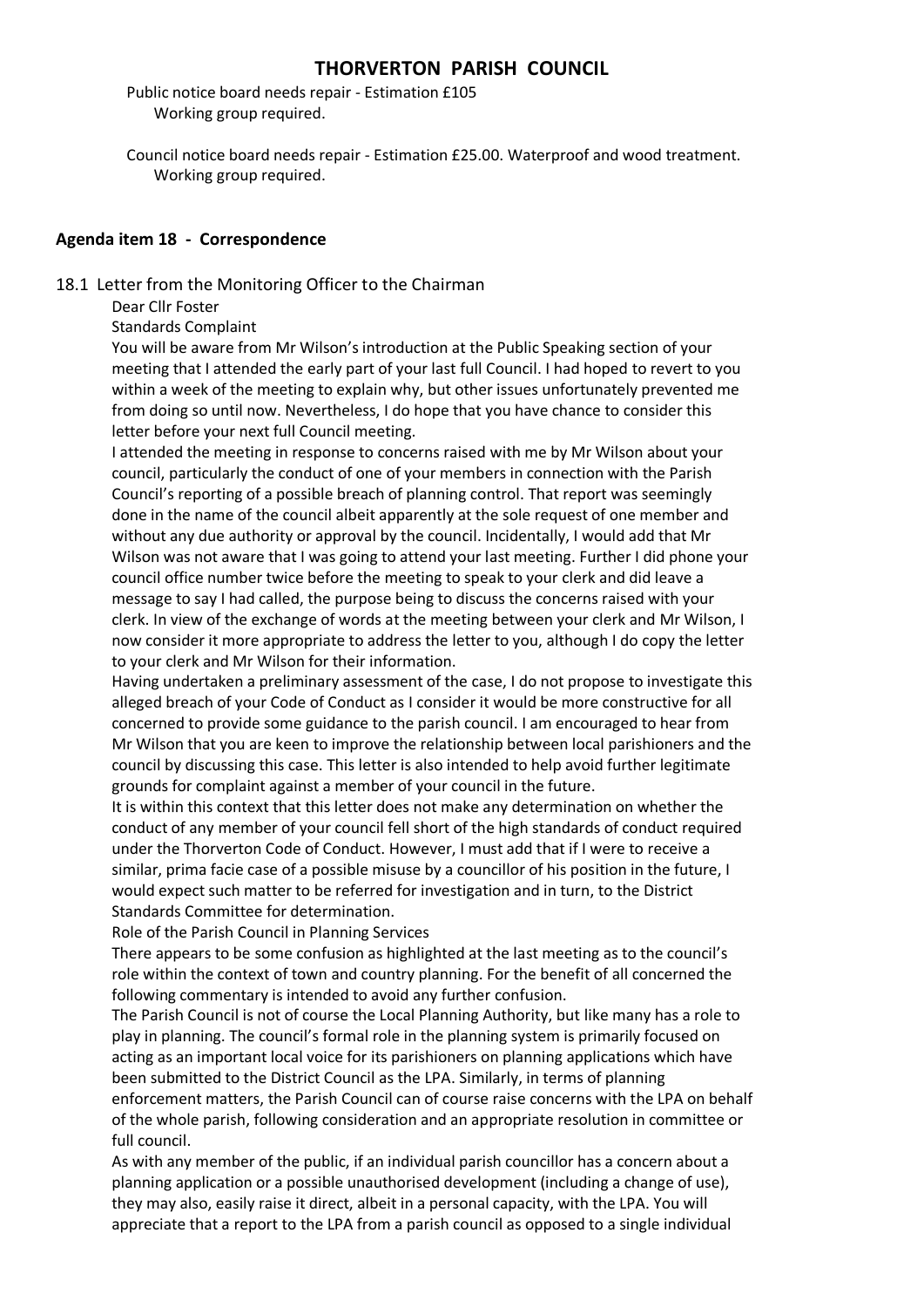would indicate that the matter is of significant concern within a parish, rather than simply the concern of one parish councillor or parishioner.

Unfortunately, as you will understand from Mr Wilson's communications with your council, considerable angst can be caused to parishioners by the Parish Council's apparent involvement and even more so, when it might appear to have been the result of only one councillor's actions without proper consideration or discussion by a relevant committee or full council. It is therefore important to maintain integrity in communications from the Parish Council, that correspondence from it to third parties which concerns individuals, is the result of a resolution of committee or full council rather than something which is produced at the request of individual members of the council. Standards of Conduct

Your council's Code of Conduct makes it clear that all councillors are prohibited from misusing their position (i.e. seeking to improperly confer an advantage or disadvantage on any

person). This requirement applies when a member of your council acts or gives the impression that they are acting as a councillor. Similarly, your standing orders also provide that "no member will act in such a way that will bring the council into disrepute". Both requirements have been the subject of recent national guidance from the Local Government Association as follows:

(a) Misuse of Position

A councillor should not:

take advantage of their position to further their own or others' private interests or to disadvantage anyone unfairly; or

use, or attempt to use, their position either for their own or anybody else's personal gain or loss.

Parish councillors who own land, or whose relatives or close associates own land, need to be particularly cautious when being consulted by the LPA on planning matters.

Most decisions will inevitably benefit some people and will be to the detriment of others. It's important when making those decisions, that they are made in the public interest and councillors are not influenced by private interests. For example, there can be no objection to the parish council voicing its opposition to the closure of a local public park when consulted by the owner. This conduct is clearly intended to secure an advantage for the users of the park. What is crucial is that councillors' attempts to secure this advantage are clearly part and parcel of their duties as a local representative. Therefore, these activities are not improper.

The term 'improperly' is not defined in the Code of Conduct. This ensures that the scope of the provision is not unnecessarily limited. The underlying principle is that councillors are elected or appointed to public office to serve the public interest. An example of a case where this provision was breached by a parish councillor was where the councillor asked the parish clerk to make a payment which had not been approved by the Parish Council in breach of the Code of Conduct. The payment in that case was for repairs to a private road used by the councillor to get to his allotment.

#### (b) Disrepute Provision

In general terms, disrepute can be defined as a lack of good reputation or respectability. In the context of the Code of Conduct, a councillor's behaviour may bring their council into disrepute if his / her conduct could reasonably be regarded as adversely affecting the reputation of the council as a whole or other members of the council in being able to fulfil their role.

Certain kinds of conduct may damage the reputation of the councillor as an individual rather the reputation of the council. However, examples which might tip the balance in favour of disrepute to the authority in particular cases include: Situations where councillors have put their private interests above the public interest, which they are expected to promote as councillors and therefore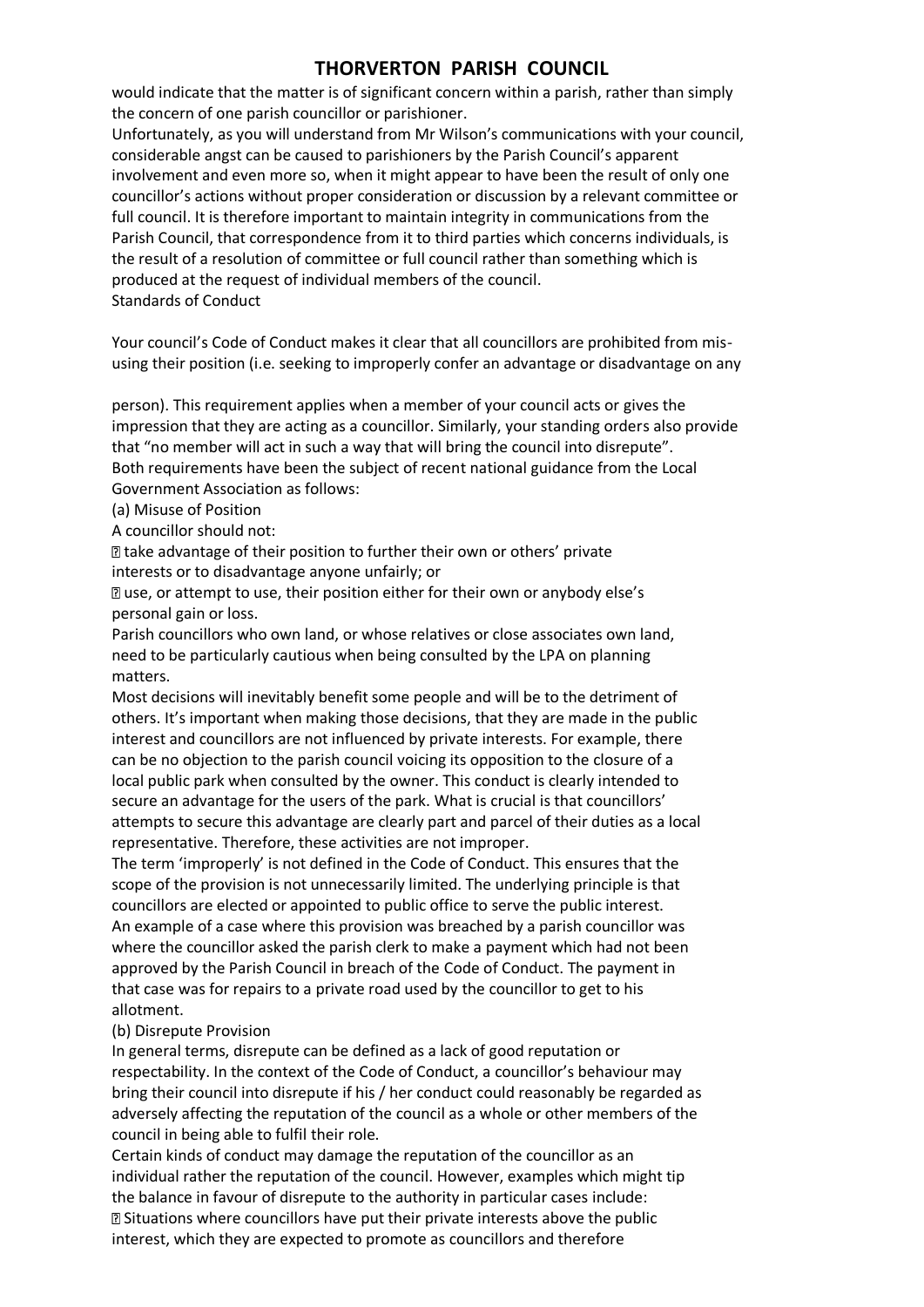reduced the standing of their role. For example, councillors using their position to secure a secret personal profit.

Situations where a councillor defies important and well-established rules of the authority for private gain.

Where a councillor engages in conduct which directly and significantly undermines the authority's reputation as a good employer or responsible service provider.

In summary, as indicated above, I would encourage all members of the Parish Council to remember that:

**They all have a role in decision making and helping ensure that no individual** member inadvertently or otherwise, determines what actions are taken in the name of the Council;

Unfortunately, an individual member's actions can inadvertently undermine public confidence in the Council as a whole;

**If an individual councillor rather than the Council (e.g. as evidenced by its** consideration of the matter in a meeting) has concerns about a matter, they should not seek to use their position as a parish councillor to address those personal views in the name of the council.

Should you or your Council need any clarification on any points arising from this email, you are welcome to contact me. Yours sincerely

District Solicitor and Monitoring Officer

18.2 Small Trees in Rec Hedge – Carried forward from January

Email received 15 Dec 2021

Good evening I am unsure who has responsibility for the trees in the attached pictures!

I think they all need sorting sometime in the future. (One is on the rec hedge & the others are nearly opposite)

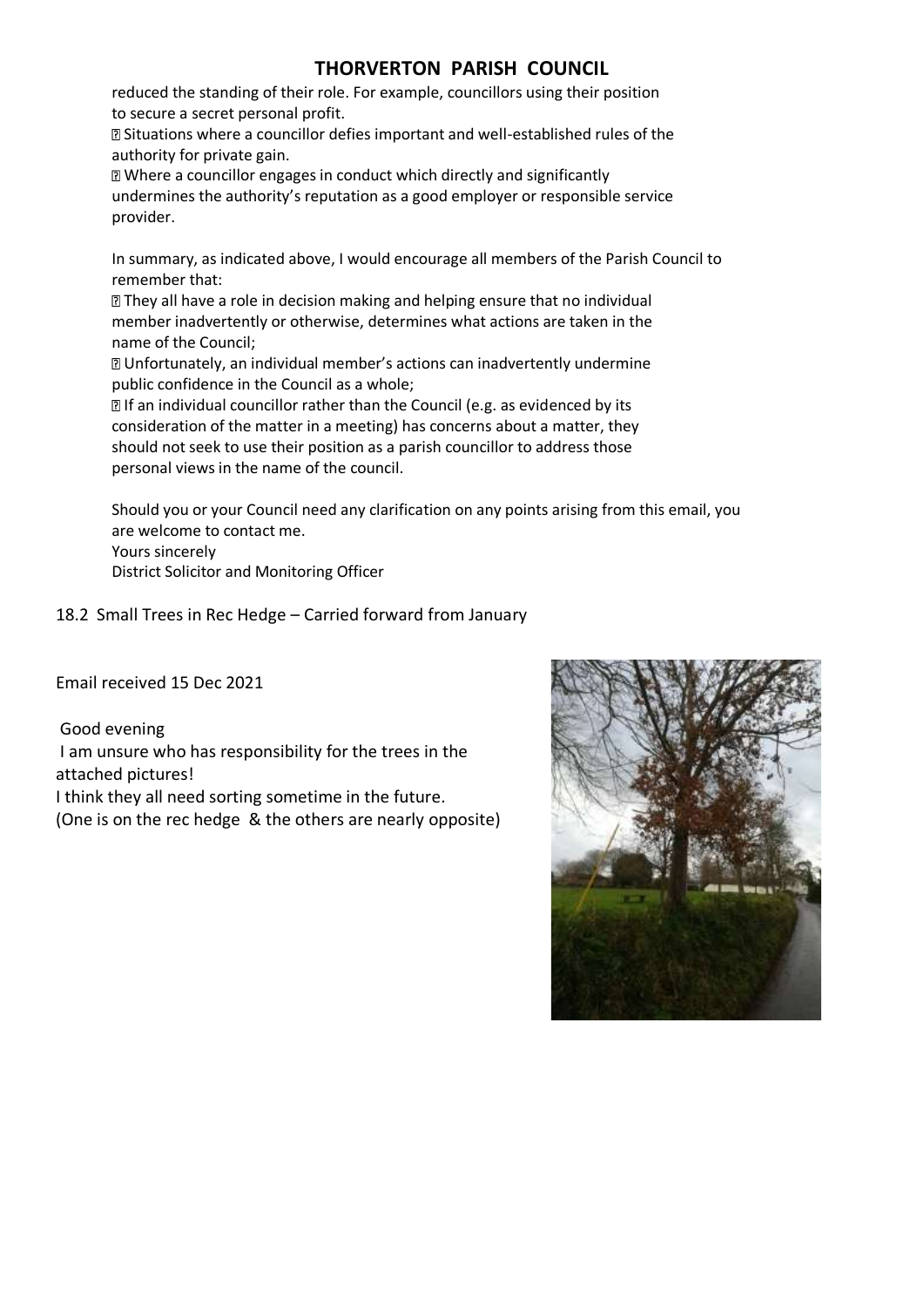



### **Agenda item 18.3**

Email  $14<sup>th</sup>$  January from a parishioner –

On Fri, 14 Jan 2022 at 10:02> wrote:

PLEASE do not secure the gates to this important and relaxed space. I have been visiting my whole life and manages to resist eating the soil, many people have worked over the years to make this a nice space and it would be devastating for it to be shut off.

There are no other places in the village which springs to mind where you can go and have a quiet time with no dogs and few if any people.

Mental health is a big thing right now and this place helps many of us.

### **Agenda item 18.4 Affordable Housing**

Email from a parishioner –

Following my last mail to you regarding the new development RoseBank Thorverton. In relation to the planning permission granted by MDDC the dwellings were permitted with a 106 that there is too be 2 dwellings for local housing Authority Corner Stone also 2 dwellings for part ownership.

All 4 properties with a 106 for priority to people with local connection live in or work in village.

After making enquires several times of my interest in one of the part ownership dwellings. Many phone calls to Heritage Homes who changed the story of what was available many times saying first there was 2 plots available then saying there was only 1.

The planning department at Heritage did confirm that the planning approval is for 2 local authority and 2 part ownership.

Subsequently I have now been informed by Jackson Stopp and Heritage there is only one part ownership available at 80% ownership 1st time buyers only and price charged 3 times in 3 wks from 252 272 but now of this week 275 .. open market value £330,000 . No garage smaller than others. Hence price.

However the other plot which was for part ownership has been sold to a private builder to build himself.. so basically they are not keeping to the planning approval of 2 part ownership dwellings.

Instead apparently I have been told during my timeless investigation this happens a lot on big developments that Heritage will pay a fine to MDDC for not staying within the planning agreement ..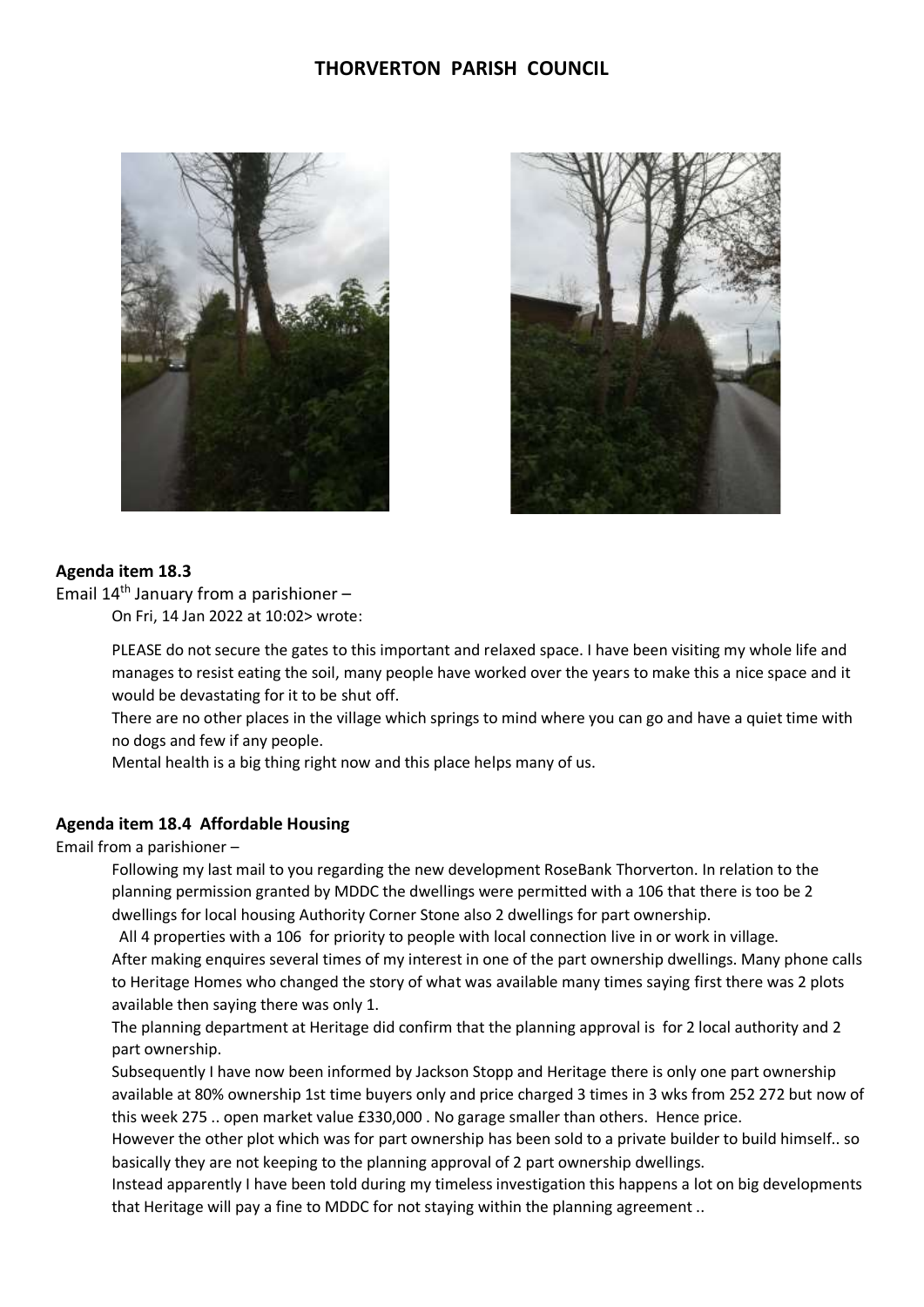Astonished to say the least that the council except this as they then get a substantial amount of money from the fine !

What is the point in planning approval wasting time and expenses when they except a monetary pay out .. The Planning approval was agreed to support the local community to have the opportunity for local people to buy in the village and keep our heritage of people in the village also.

However now priced out of being able to stay and buy in the village.

Other than the opportunity to buy a shared ownership property, which is now down to 1 opportunity for someone and not 2.

Looking forward to your findings.

# 19\_01527\_MARM-Accommodation\_Schedule-1539331.pdf

#### Rosebanks, Thorverton

Schedule of Accommodation

## Open Market Homes

No. Type Style Beds Size sq.m. Tenure 4 Kinnersley Det Hs. 4 176.6 Open Market 1 Bromley Det Hs. 4 155.3 Open Market 7 Petworth Det Hs. 3 111.8 Open Market 12 TOTAL Plots

Affordable Homes

No. Type Style Beds Size sq.m. Persons Tenure 2 Appley Semi Det Hs. 3 87.5 4 Intermediate Sh.Eq.

1 Appley Semi Det Hs. 3 87.5 4 Affordable Rent

1 Butley Semi Det Hs. 3 70.1 2 Affordable Rent

## Advice received and comments from MDDC

The Heritage Homes development

I explained my puzzle about the 2 'shared-ownership' homes which, as I set out in my previous email, appeared to have undergone some significant changes compared to the requirements set out in the original (2018) s106 - for which thanks. You can see from below that he has come back quickly to say that there has been a formal deed of variation, which wasn't visible on the MDDC website. I'm guessing that the PC wasn't sighted about these? (but maybe it was).

The changes are a mixture of large ones and fiddly ones. In my view the large changes have taken the 2 properties out of the conventional shared-ownership market, much closer to the open market. I haven't got my head around the fiddly ones.

Entirely up to the PC as to whether it wants to pursue this matter with MDDC.

From MDDC Planning 14th Feb 2022

I've just spoken with the case officer. There was a Deed of Variation to the Section 106. This was completed on 18th January 2022. Apologies this should have been published on the case file although for some reason it isn't currently visible. We have requested that this is rectified so it should be available to view shortly. Although I've attached it for your information – hopefully this provides clarity.

#### **Agenda item 18.5**

Dear Jim and all members of Thorverton Parish Council

As promised , please find attached a copy of the short speech I made at last night's meeting for your record.. Please ensure that the attachment and this covering email are minuted and circulated to all councillors and confirm action by return email.

I am openly copying this correspondence to my Ward Councillor Bob Deed and to Karen Trickey MDDC Monitoring Officer, who I now understand also attended last night's meeting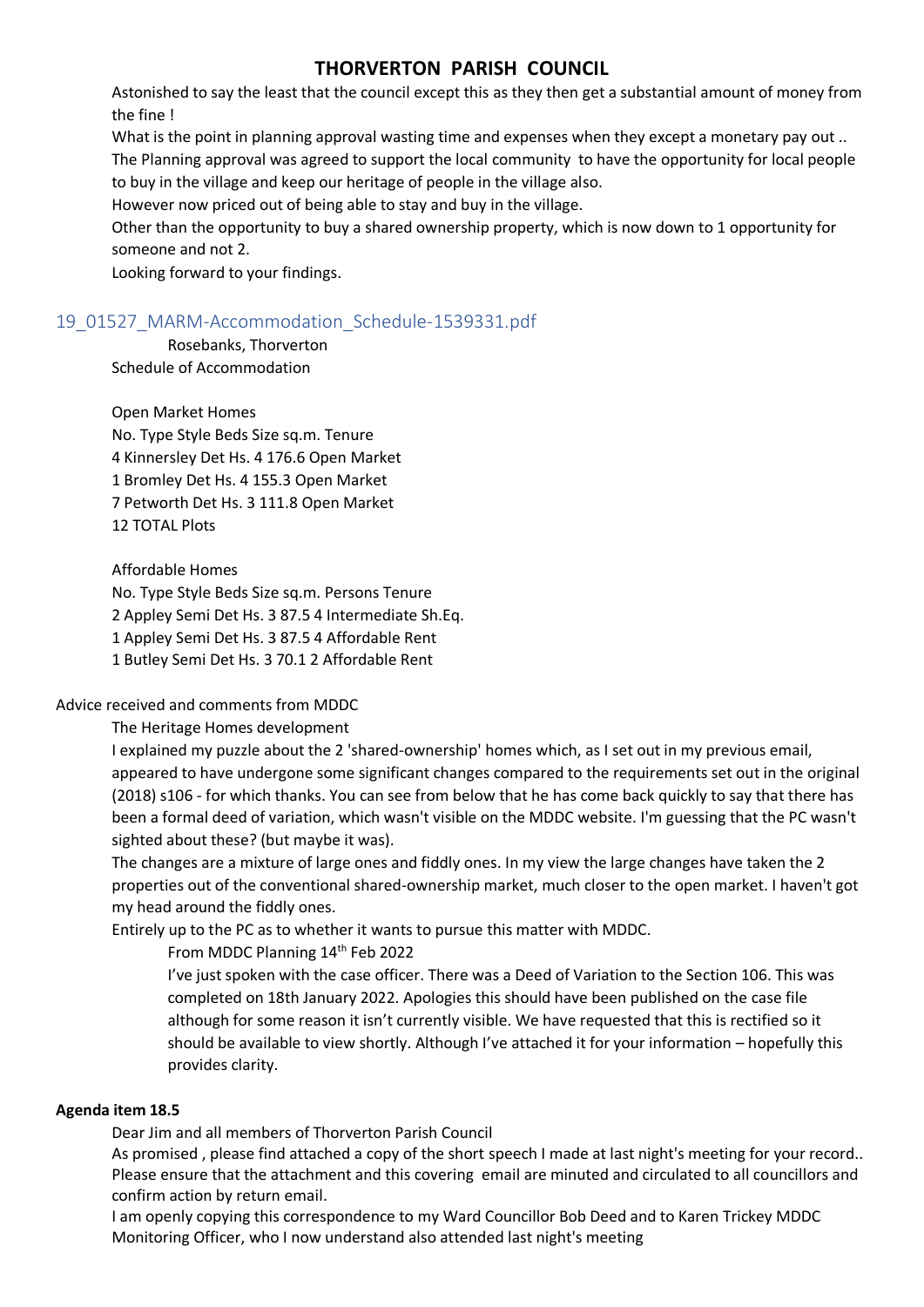The **only** reason I attended and spoke last night was because I read the minutes on Monday and realised that Karl Wilson appears to have suffered what can only be called yet another example of TPC correspondence abuse in precisely the manner that I (and other residents) have suffered on more than one occasion in the past. The list of recently resigned councillors mentioned was merely an attempt to highlight that this type of behaviour has had a huge negative impact on both community engagement as well as council business. This behaviour has been going on for many years now and unfortunately the main perpetrator(s) remain on the council and continue to wield undue influence.

While I was appalled at the manner in which last night's meeting was conducted, I would like to make it clear to you, Chair Foster, and the new members of the council that this correspondence does not reflect on them personally in any way.

My contact details are at the bottom of this email. I am happy for **any** recipient of this correspondence to contact me for a further discussion (under chatham house rules) when I am more than happy to name names and reveal what I know.

If either, no obvious public action is taken to address this subject, or, no one contacts me **before the next council meeting,** then I can only conclude that Thorverton Parish Council is not really interested in improving its service to the residents of Thorverton Community and **unless this subject of ongoing correspondence abuse is to be addressed directly by members of Thorverton Parish Council that** they are content for these and similar abuses of local government regulations and norms to continue

### **Agenda Item 18.6 - History Society Report on Archaeological Dig**

Last contact with Vanita Eden regarding her final evaluation of the dig on 9<sup>th</sup> March 2021. No report received to date

## **Agenda item 18.7 - Love is … Made in Devon**

Email from Devon County Council - Dear Sir / Madam,

> I run a buy-local business support scheme from Devon County Council called Made in Devon. I am writing to ask if you could please share information about our new consumer campaign.

It's called Love is…Made in Devon and will be running throughout February and into Spring to promote products and services from scheme members. All Made in Devon members have been fully audited and approved by Trading Standards and have shown a commitment to supporting local.

Attached and below is information and imagery for the promotion – if you could share this to any communications channels that you may have, including newsletters and social media that would be much appreciated.

Love is…Made in Devon

If you love the idea of shopping locally then check out these great gift ideas from Made in Devon members www.madeindevon.org.uk/valentines-day-gifts.

From chocs, melts and vanilla to heart-shaped cheese; locally made tipple and tea tours to cosy clothing and pottery throw-downs for couples.

Made in Devon is the new buy-local scheme that is here to support Devon business and help spread the love.

Because love is…not just for Valentine's www.madeindevon.org.uk/valentines-day-gifts

#MadeInDevon #LoveDevon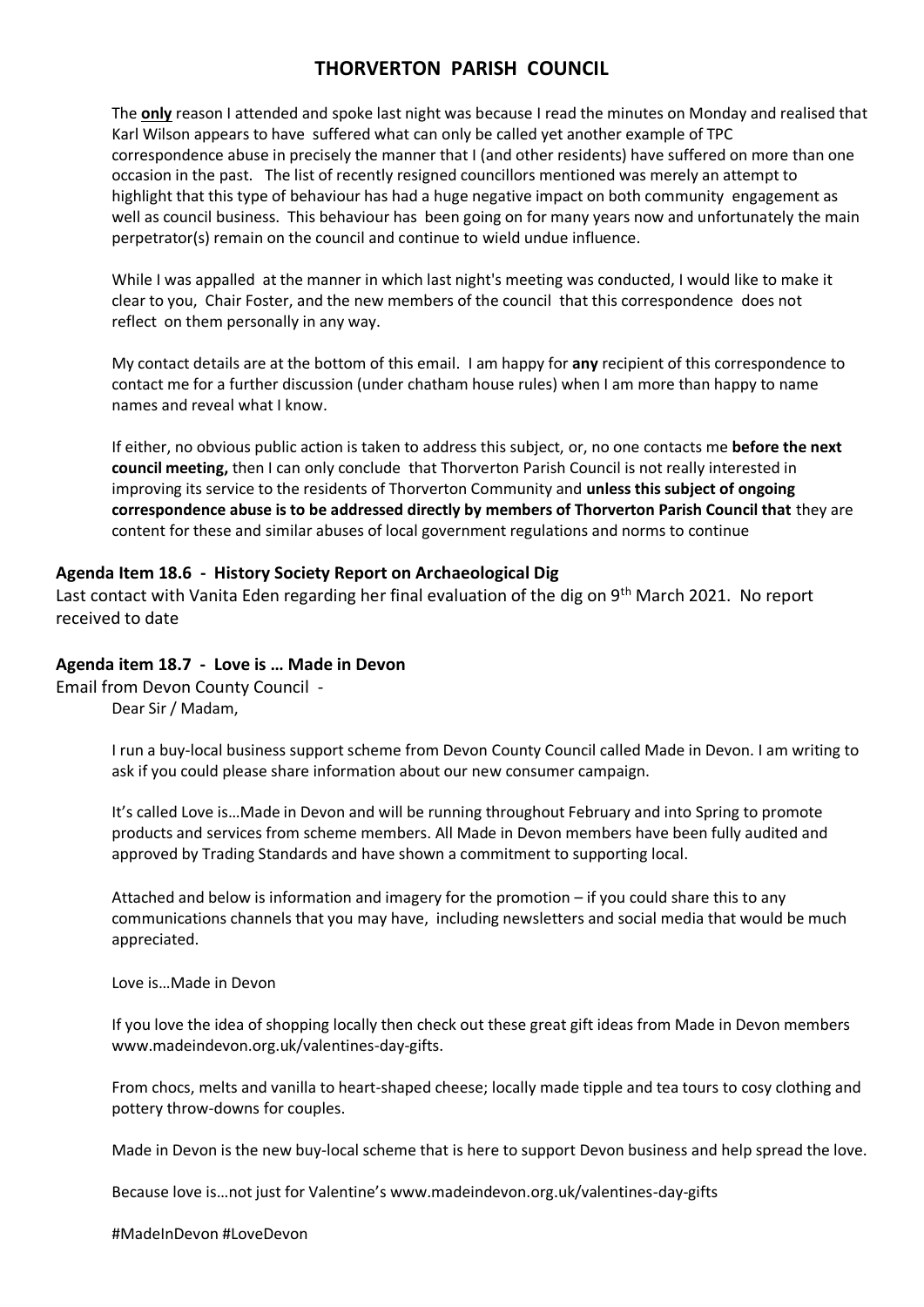Many thanks in advance for your help

**Agenda item 18.8 - Dinneford St Water Outlet**  Possible signs

150mm x 200mm £8.93

Dibond / Composite Aluminium, PVC Center with a laminated metal layer either side.



# **Agenda item 19 - Representative Reports**

Report from Cllr Lane 30<sup>th</sup> Jan 2022 -

On Wednesday I attended (by Zoom) the meeting of the Raddon Hills Group. The theme of the meeting was on climate change issues, although a couple of other points arose which might be of interest to you.

1. Ros Davies (DCC Footpaths Officer) said that she was awaiting expert opinion on the work needed to repair/replace the bridge over the River Exe at Burn Holt (I think of this as the suspension bridge near Tray Mill). Margaret Squires expressed her strong interest in having a footbridge there again.

2. I asked whether any parish had seen road condition scores or priority schemes of work from their Neighbourhood Highways Officer. None had. (We agreed at our January meeting that we should ask our Highways Officer.)

3. Harry Bonnell of Devon Communities Together led discussion on climate issues. He noted that to date most actions at county or district level had been environmental in nature (eg tree planting, plastic reduction) rather than focused on energy or transport reduction. He recommended that we should look at carbon baselining to help guide us as to where to best target any effort and expenditure. We can see data for each parish in the Devon Carbon Plan. For example, the following link will take you to a chart showing the estimated carbon footprint for Thorverton:

## https://impact-

tool.org.uk/footprint/footprint?regionId=E04003054&geography=parish&footprintType=consumption&scale =per-household. You may also like to look at other charts available there.